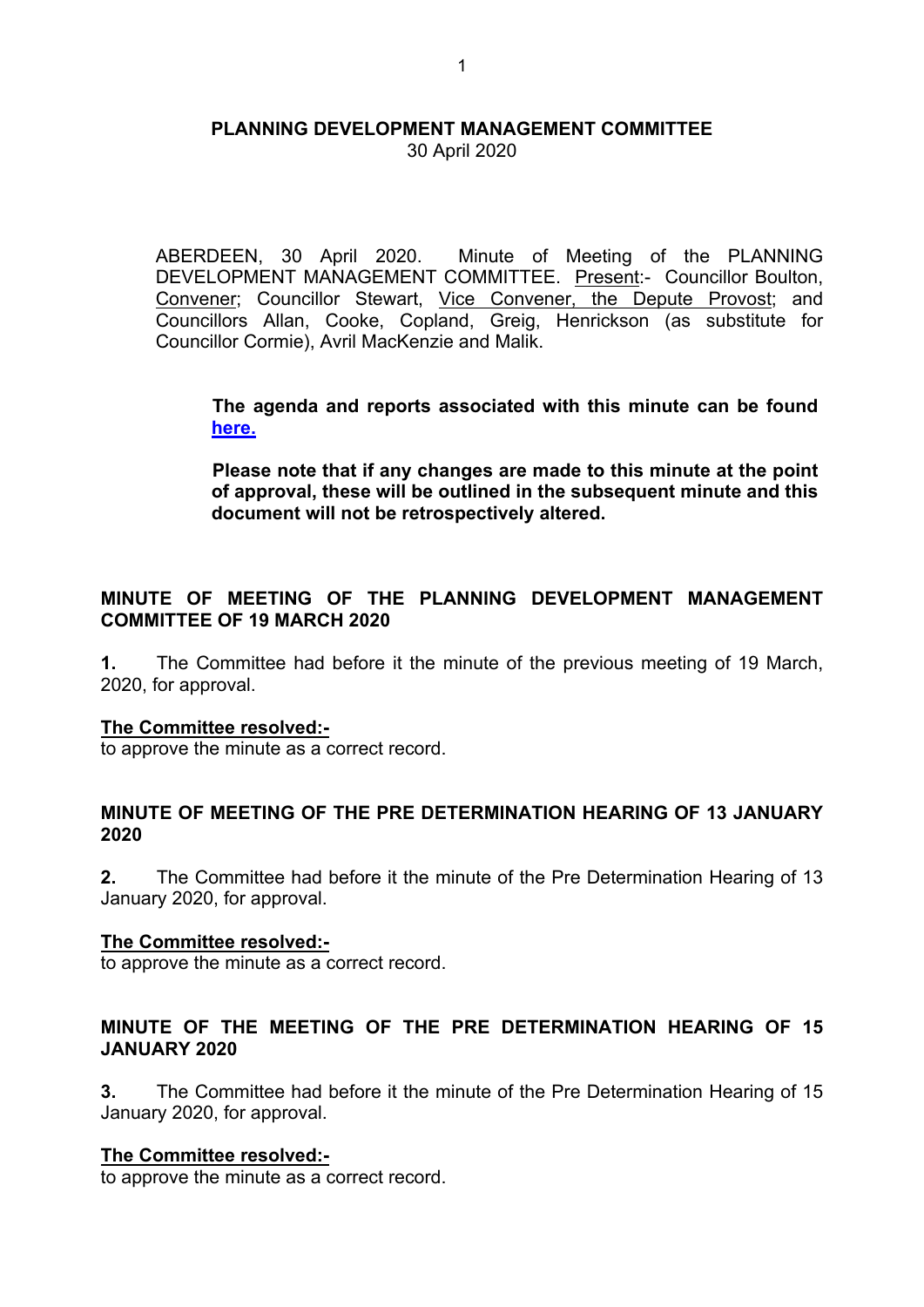30 April 2020

## **COMMITTEE PLANNER**

**4.** The Committee had before it a planner of future Committee business.

#### **The Committee resolved:-**

to note the information contained within the Committee business planner.

## **CLOVERHILL ABERDEEN - 191171**

**5.** The Committee had before it a report by the Chief Officer – Strategic Place Planning, **which recommended:-**

That the application for planning permission in principle for the erection of a residential led, mixed use development of approximately 550 homes, community and sports facilities, retail (Classes 1, 2, 3 and Sui Generis) with associated landscaping, open space and infrastructure, at Cloverhill Aberdeen, be approved conditionally with a legal agreement.

#### **Conditions**

#### (1) PHASING

That no development shall take place unless a phasing programme outlining the delivery of buildings, open spaces and roads infrastructure across the entire application site has been submitted to and approved in writing by the planning authority. For the avoidance of doubt, this scheme shall include details of trigger points for delivery of retail use to meet the local need generated by the new residential development, as well as community and sporting facilities.

Reason: in order to ensure development is progressively accompanied by appropriate associated infrastructure.

#### (2) DETAILED DESIGN (BY PHASE)

No development in connection with any individual phase of the planning permission hereby approved shall take place unless the following details for that respective phase have been submitted to the Planning Authority and agreed in writing. Thereafter, development within that phase of development shall be implemented in accordance with the approved details.

Unless otherwise agreed in writing with the planning authority, MSC applications shall include:

- a) siting, design and external appearance of the built development;
- b) a detailed landscape plan and strategy;
- c) details of the means of access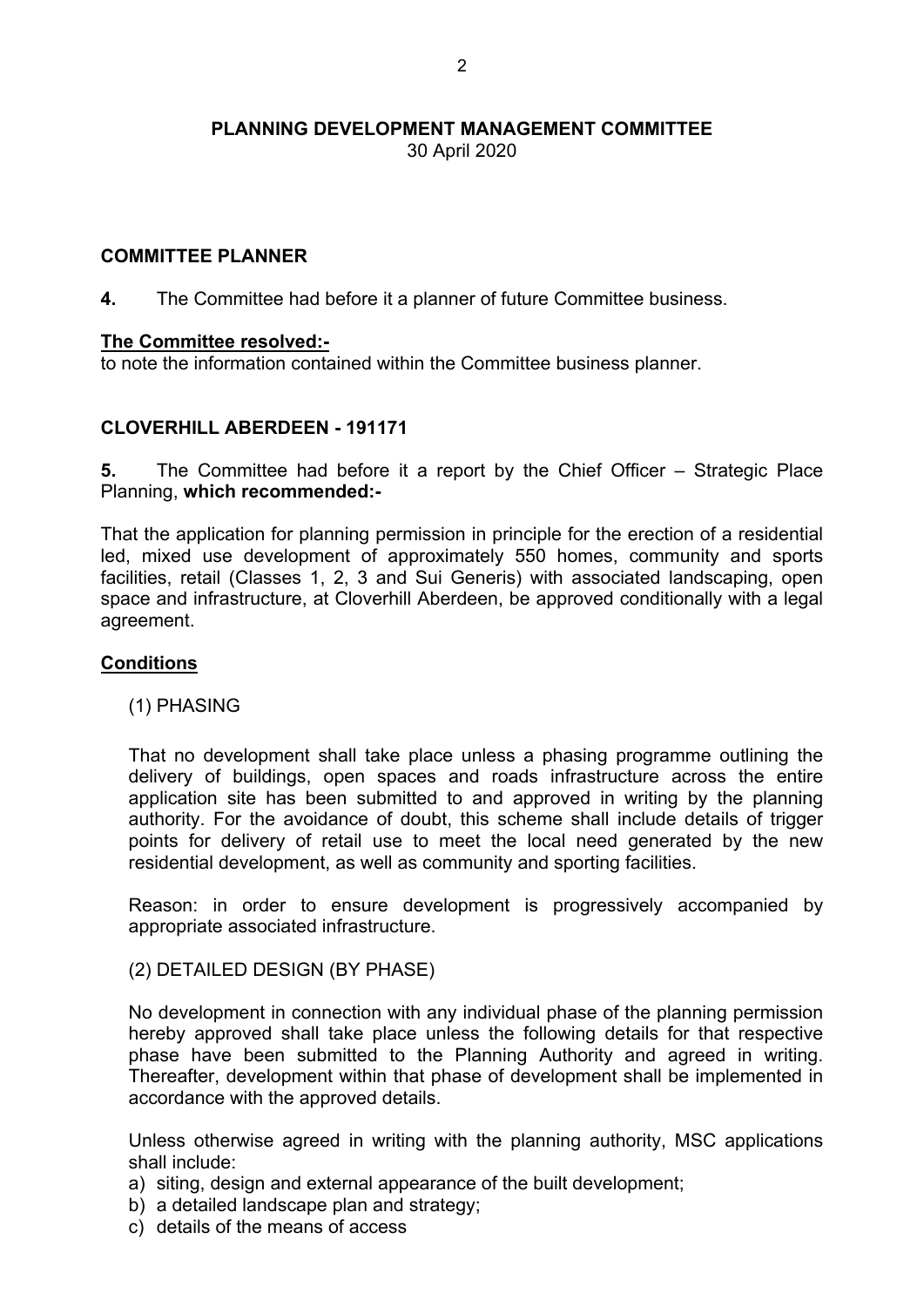30 April 2020

- d) a detailed levels survey of the site and cross sections showing proposed finished ground and floor levels relative to existing ground levels and a fixed datum point;
- e) a detailed Drainage Plan, including details of the proposed means of disposal of surface water, including how surface water run-off shall be addressed during construction, incorporating the principles of pollution prevention and mitigation measures. The final location of SUDs, including ponds, should be appropriately positioned in accordance with an agreed flood risk assessment;
- f) details of the connection to the existing Scottish Water foul water drainage network;
- g) details of all cut and fill operations;
- h) the details of all roads, footpaths, cycleways and car parking provision;
- i) details of any screen walls/fencing/boundary enclosures;
- j) details of all landscaping, planting and screening associated;
- k) details of the layout, siting, design and finish of all residential properties;
- l) details of the layout, siting, design and finish of all non-residential properties, including but not limited to: retail and commercial premises, community facilities, sports pitch and pavillion; and,
- m) details of waste/recycling collection points, for residential and non-residential properties.

Reason: In order to comply with Section 59 of the Town and Country Planning (Scotland) Act 1997, as amended by the Planning etc. (Scotland) Act 2006.

#### (3) LANDSCAPING INFORMATION

The landscaping details to be submitted pursuant to Condition 2 above (detailed design by phase) shall include:

- a) Existing and proposed finished ground levels relative to a fixed datum point;
- b) Existing landscape features and vegetation to be retained.
- c) Tree survey, including layout plan showing proposed development together existing trees;
- d) Existing and proposed services including cables, pipelines and substations;
- e) The location of new trees, shrubs, hedges, grassed areas and water features;
- f) A schedule of plants to comprise species, plant sizes and proposed numbers and density;
- g) The location, design and materials of all hard landscaping works including walls, fences, gates, street furniture and play equipment;
- h) An indication of existing trees, shrubs and hedges to be removed;
- i) A Biodiversity Action Plan;
- j) A Management Plan detailing appropriate management measures for all watercourse buffer strips;

k) A programme for the completion and subsequent maintenance of the proposed landscaping.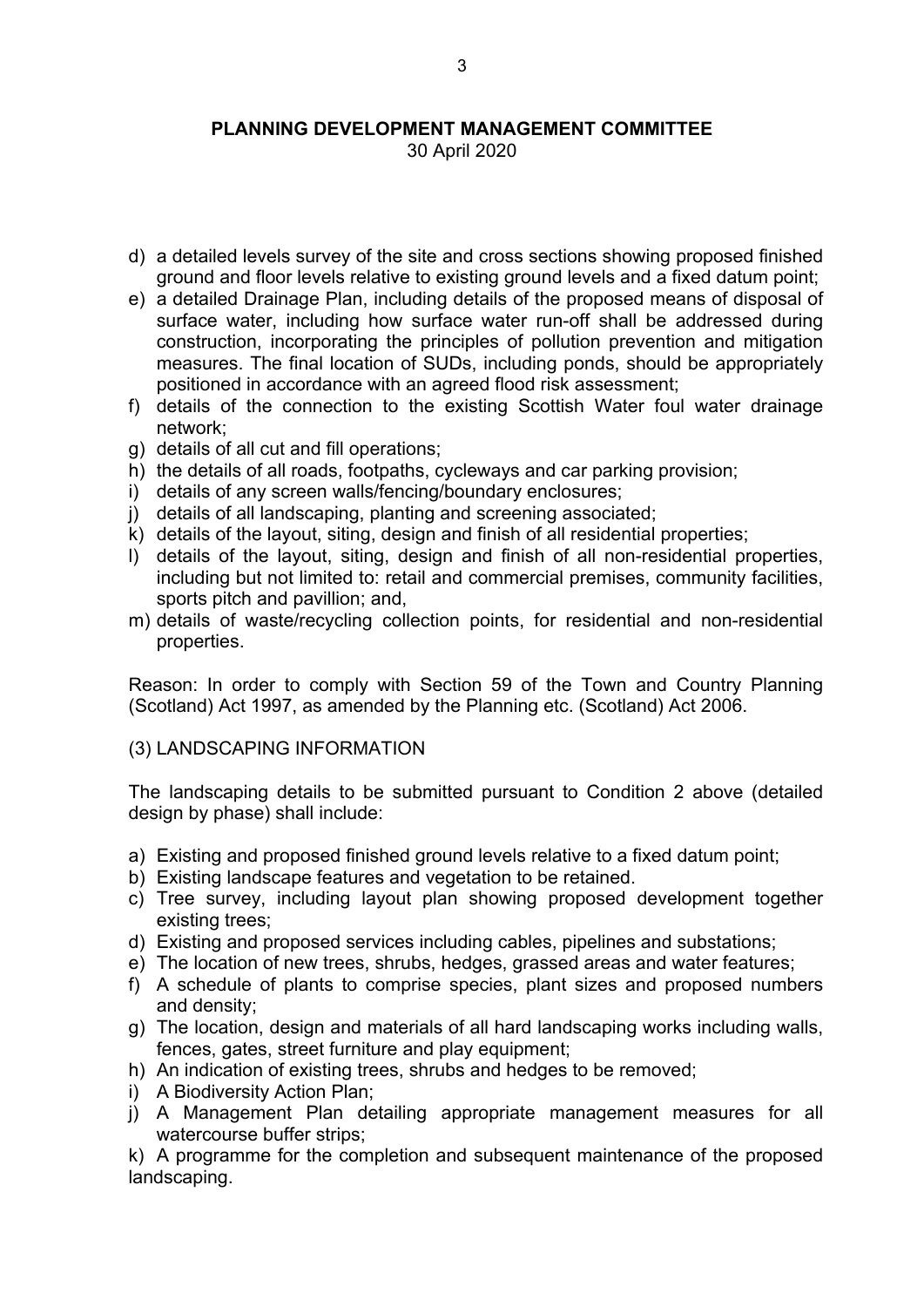30 April 2020

All soft and hard landscaping proposals shall be carried out in accordance with the approved scheme and shall be completed during the planting season immediately following the commencement of each respective phase of the development or such other date as may be agreed in writing with the Planning Authority. Any planting which, within a period of 5 years from the completion of each phase of the development, in the opinion of the Planning Authority is dying, being severely damaged or becoming seriously diseased, shall be replaced by plants of similar size and species to those originally required to be planted - in the interests of protecting trees and ensuring a satisfactory quality of environment.

#### (4) DRAINAGE CONNECTIONS

The details to be submitted pursuant to Condition 2 for each respective phase of the development shall show the proposed means of disposal of foul and surface water from the relevant phase of the development within the form of a Sustainable Urban Drainage System and include a development impact assessment and detailed design and methodology statement. Unless otherwise agreed in writing by the Planning Authority, in consultation with SEPA, the development shall connect to the public sewer and the relevant phase of the development shall not be occupied unless the agreed drainage system has been provided, is operational, and maintained thereafter throughout the lifetime of the consent in accordance with the approved maintenance scheme.

Reason: To protect the water environment and help reduce flooding.

(5) ARCHAEOLOGY

No works in connection with the development hereby approved shall commence unless an Archaeological Written Scheme of Investigation (WSI) has been submitted to and approved in writing by the planning authority and a programme of archaeological works has been carried out in accordance with the approved WSI. The WSI shall include details of how the recording and recovery of archaeological resources found within the application site shall be undertaken, and how any updates, if required, to the WSI will be provided throughout the implementation of the programme of archaeological works. Should the archaeological works reveal the need for post-excavation analysis the development hereby approved shall not be occupied unless a post-excavation research design (PERD) for the analysis, publication and dissemination of results and archive deposition has been submitted to and approved in writing by the planning authority.

Reason - to safeguard and record the archaeological potential of the area. In the first instance a 7-10% archaeological investigation is envisaged to be suitable

(6) CONTAIMINATED LAND (i)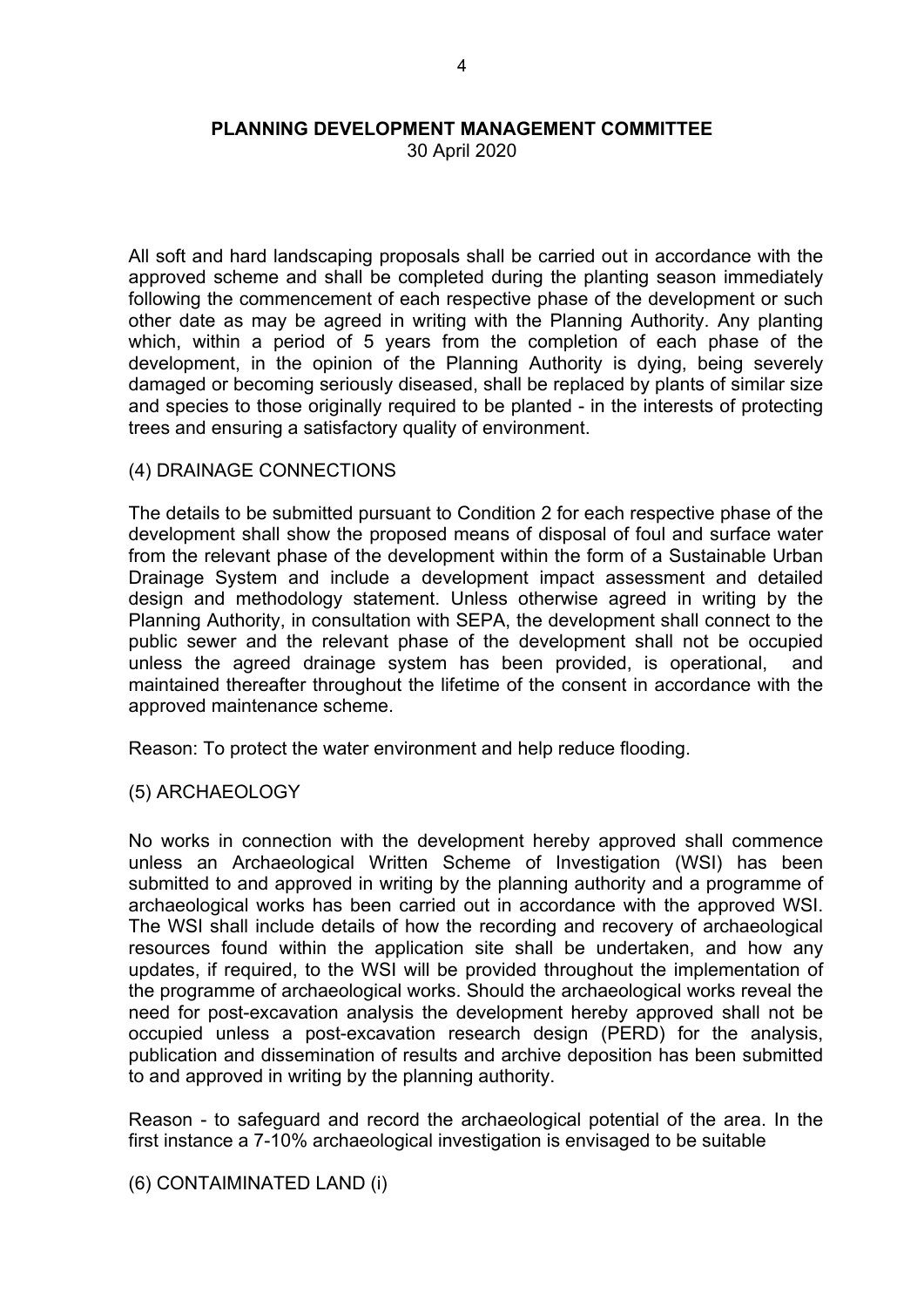30 April 2020

No development shall take place unless it is carried out in full accordance with a scheme to address any significant risks from contamination on the site that has been approved in writing by the planning authority. The scheme shall follow the procedures outlined in "Planning Advice Note 33 Development of Contaminated Land" and shall be conducted by a suitably qualified person in accordance with best practice as detailed in "BS10175 Investigation of Potentially Contaminated Sites - Code of Practice" and other best practice guidance and shall include:

1. an investigation to determine the nature and extent of contamination

2. a site-specific risk assessment

3. a remediation plan to address any significant risks and ensure the site is fit for the use proposed

4. verification protocols to demonstrate compliance with the remediation plan

(7) CONTAIMINATED LAND (ii)

No building(s) within an individual phase of the development hereby approved shall be occupied unless the following matters have been agreed for that phase:

- 1. any long-term monitoring and reporting that may be required by the approved scheme of contamination or remediation plan or that otherwise has been required in writing by the planning authority is being undertaken and
- 2. a report specifically relating to the building(s) has been submitted and approved in writing by the planning authority that verifies that remedial works to fully address contamination issues related to the building(s) have been carried out, unless the planning authority has given written consent for a variation.

The final building on the application site shall not be occupied unless a report has been submitted and approved in writing by the planning authority that verifies that the remedial works have been carried out in full accordance with the remediation plan, unless the planning authority has given written consent for a variation.

Reason: to ensure that the site is suitable for use and fit for human occupation

(8) SAFE ROUTES TO SCHOOL

That no residential units shall be occupied unless safe routes to school have been provided in accordance with a scheme which has first been submitted to, and approved in writing by the planning authority. This shall include details of measures, including a timetable for implementation, required to help ensure safe travel to school.

Reason: In order to provide safe routes for travelling to local schools by sustainable means.

(9) RESIDENTIAL TRAVEL PACK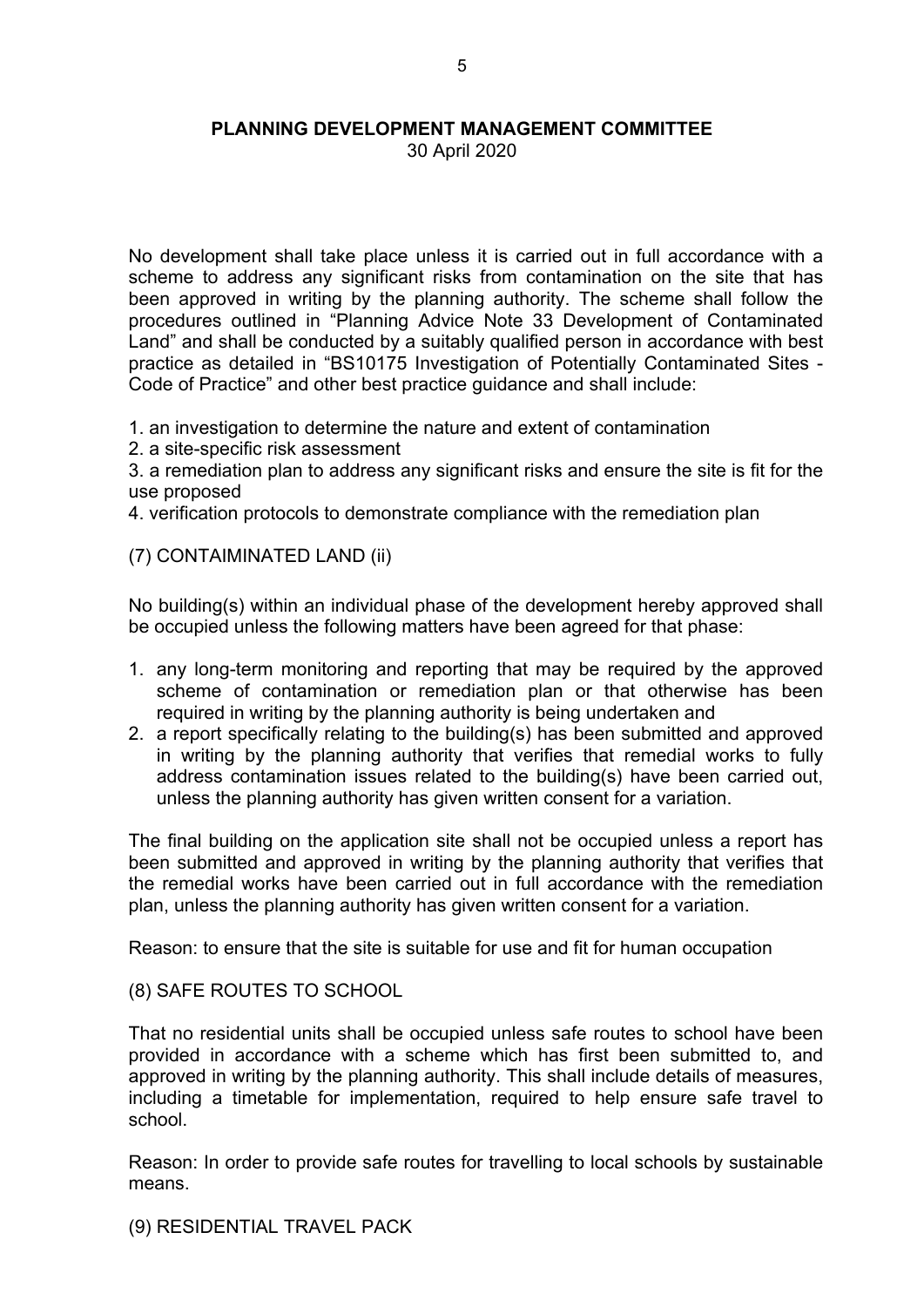30 April 2020

That no residential unit within the development shall be occupied unless a Residential Travel Pack, expanding on the principles set out in the agreed Travel Plan Framework and containing proposals for reducing dependency on the private car has been submitted to and approved in writing by the Planning Authority, and thereafter provided to residents on first occupation.

Reason: to be consistent with the requirements of Scottish Planning Policy (SPP) and PAN 75 Planning for Transport – in the interests of reducing travel by private car.

#### (10) BUS STOPS

That no residential units shall be occupied unless bus stops have been provided on the A92, in accordance with a scheme which has first been submitted to and agreed in writing by the planning authority.

Reason: In order to provide the necessary infrastructure to make the development accessible by public transport and to encourage travel by sustainable means.

## (11) TRAFFIC REGULATION ORDERS

No buildings within the development hereby approved shall be occupied unless the necessary the necessary Traffic Regulation Orders have been obtained for the reduction of speed limits on the A92 to 40mph, including provision for temporary 20mph limits to accommodate safe travel to schools.

Reason: In order to facilitate safe access to schools and to reduce traffic speeds to a level appropriate for a residential area.

## (12) TOUCAN CROSSING SOUTH OF MURCAR ROUNDABOUT

No buildings in the area shown shaded on Halliday Fraser Munro drawing ref 11085-SK-040 (or such equivalent drawing as has been submitted to and approved in writing by the planning authority as part of the final designed scheme) may be occupied unless a toucan crossing has been provided across the A92, at a suitable location north of the main site access and to the south of the Murcar Roundabout (or such equivalent alternative means of facilitating pedestrian/cycle crossing as agreed), in accordance with a scheme submitted to and approved by the planning authority.

Reason: to ensure that the site has appropriate pedestrian infrastructure to allow connection to local shops and services in the surrounding area and to ensure compliance with policies T2 (Managing the Transport Impacts of Development) and T3 (Sustainable and Active Travel) of the ALDP.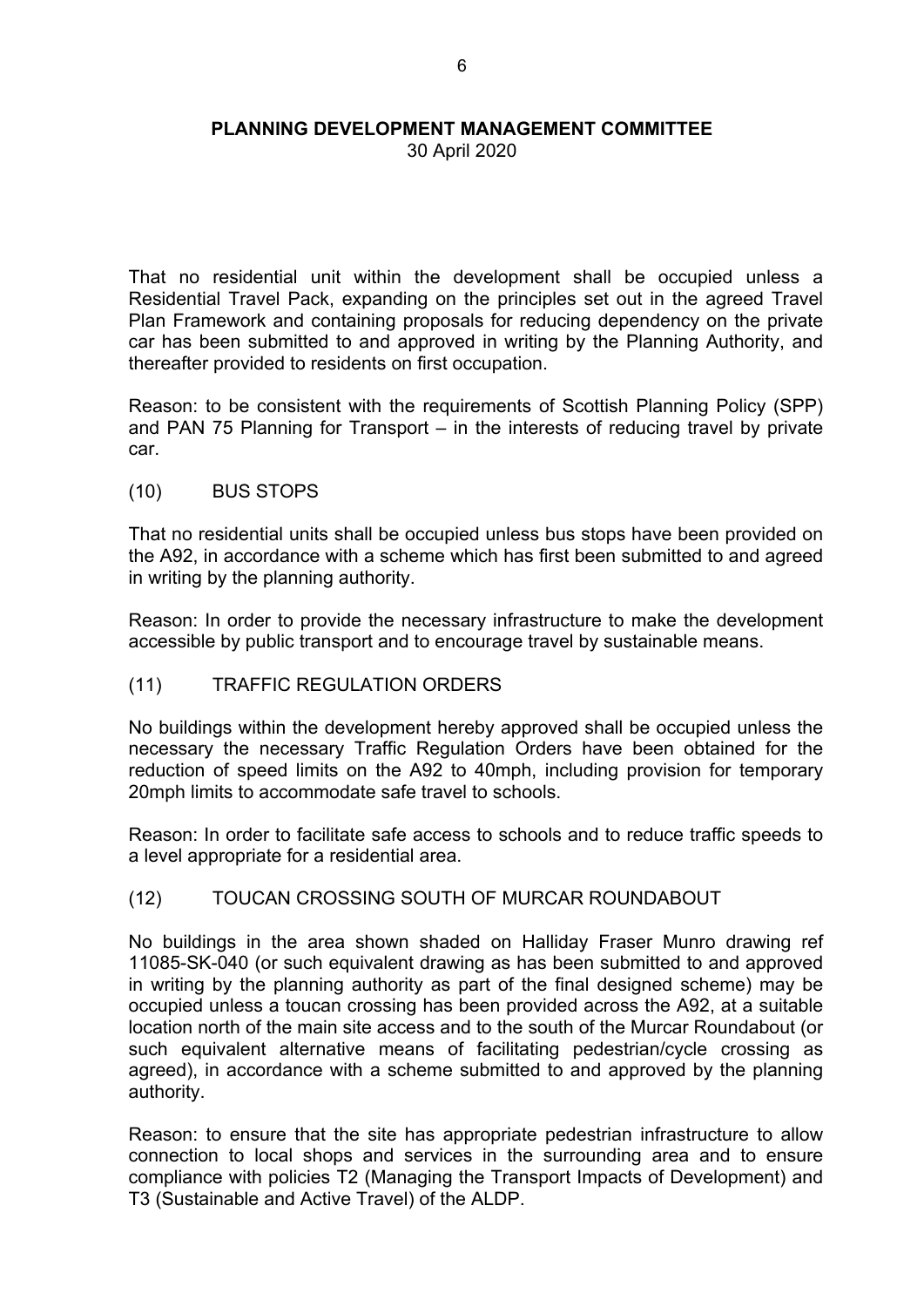30 April 2020

# (13) ACCESS JUNCTIONS (i)

That no unit within the site shall be occupied unless the main access junction (as shown in Appendix D to the Transport Assessment, drawing ref 123823/sk1012-Rev B, or any such other drawing as has been approved by the planning authority for this purpose, based on the finalised scheme) has been fully constructed and made available for use.

Reason: In order to ensure that the development is served by the necessary roads infrastructure and to ensure compliance with policiy T2 (Managing the Transport Impacts of Development) of the ALDP.

(14) ACCESS JUNCTIONS (ii)

That no more than 150 units within the site shall be occupied unless both access junctions (as shown in Appendix D to the Transport Assessment, drawing refs 123823/sk1012-rev B and 123823/sk1013-revA, or any such other drawings as have been approved by the planning authority for this purpose, based on the finalised scheme) have been fully constructed and made available for use.

Reason: In order to ensure that the development is served by the necessary roads infrastructure and to ensure compliance with policy T2 (Managing the Transport Impacts of Development) of the ALDP.

## (15) NOISE ASSESSMENT AND MITIGATION MEASURES

No works within a given individual phase of development shall commence unless a further noise assessment, based on the final design and layout approved for that phase via condition 2 (Detailed Design by Phase) and including details of any necessary noise mitigation measures, has first been submitted to and agreed in writing by the planning authority.

Thereafter, no residential unit within that phase of the development shall be occupied unless the approved mitigation measures have been implemented in full and a further Noise Impact Assessment has been submitted to and approved in writing, demonstrating that mitigation measures have delivered the anticipated noise reductions (or such other alternative arrangements as have been agreed in writing) by the planning authority.

In the event that the anticipated noise reductions are not achieved by the agreed mitigation measures, alternative mitigation must be agreed in writing with the planning authority and its efficacy verified prior to occupation of the affected units.

Reason: To ensure that a suitable residential environment is provided, and that potential noise impact is mitigated as necessary.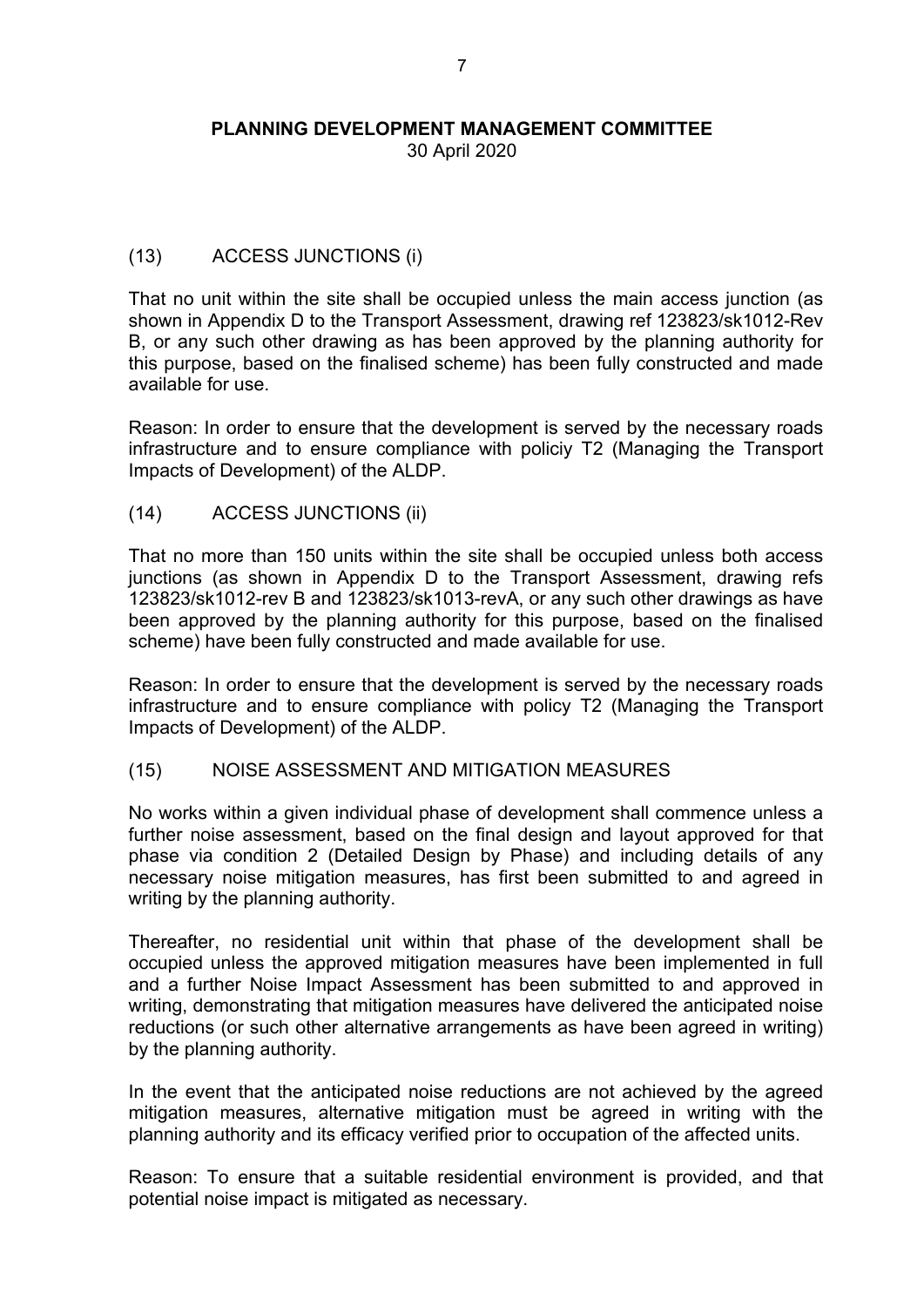30 April 2020

# (16) DUSK RISK ASSESSMENT AND MANAGEMENT PLAN

No development in connection with the planning permission hereby approved shall be carried out unless:

(i) An Air Quality (Dust) Risk Assessment, carried out by a suitably qualified consultant in accordance with the Institute of Air Quality Management document "Guidance on the Assessment of Dust from Demolition and Construction" 2014, has first been submitted to and agreed in writing by the planning authority.

(ii) A site-specific Dust Management Plan, based on the outcomes of the Air Quality (Dust) Risk Assessment and detailing the necessary control measures to be implemented for each phase of the proposed works (demolition, earthworks, construction, and trackout), an example of the monitoring protocol and schedule to be implemented on-site, and the responsible person for dust control on-site, has first been submitted to and agreed in writing by the planning authority.

Thereafter, all works shall be carried out in accordance with the control measures so agreed.

Reason: In order to mitigate the impact of dust from construction activities associated with the development on local air quality.

(17) SPECIES SURVEY AND MITIGATION

No development in any individual phase of the development hereby approved shall take place unless pre-construction surveys for reptiles and protected species (red squirrel /bats /badgers) for that phase, including details of any necessary mitigation measures, have been carried out and submitted to and approved in writing by the Planning Authority. Thereafter no development shall take place within the relevant phase of the development unless any necessary mitigation measures have been implemented as agreed

Reason: to ensure the protection of reptiles and protected species during construction works

(18) PRIVATE WATER SUPPLIES

No development in any particular phase of the development hereby approved shall take place unless it is demonstrated to the satisfaction of the planning authority, in consultation with SEPA, that any wells within/in the vicinity of that phase of works are avoided through appropriate buffers, as detailed in SEPA's guidance on 'Assessing the Impacts of Development Proposals on Groundwater Abstractions and Groundwater Dependent Terrestrial Ecosystems' or otherwise agreed with the owner of any PWS that they will be connected to the public supply to avoid disruption and negative impacts during the construction works.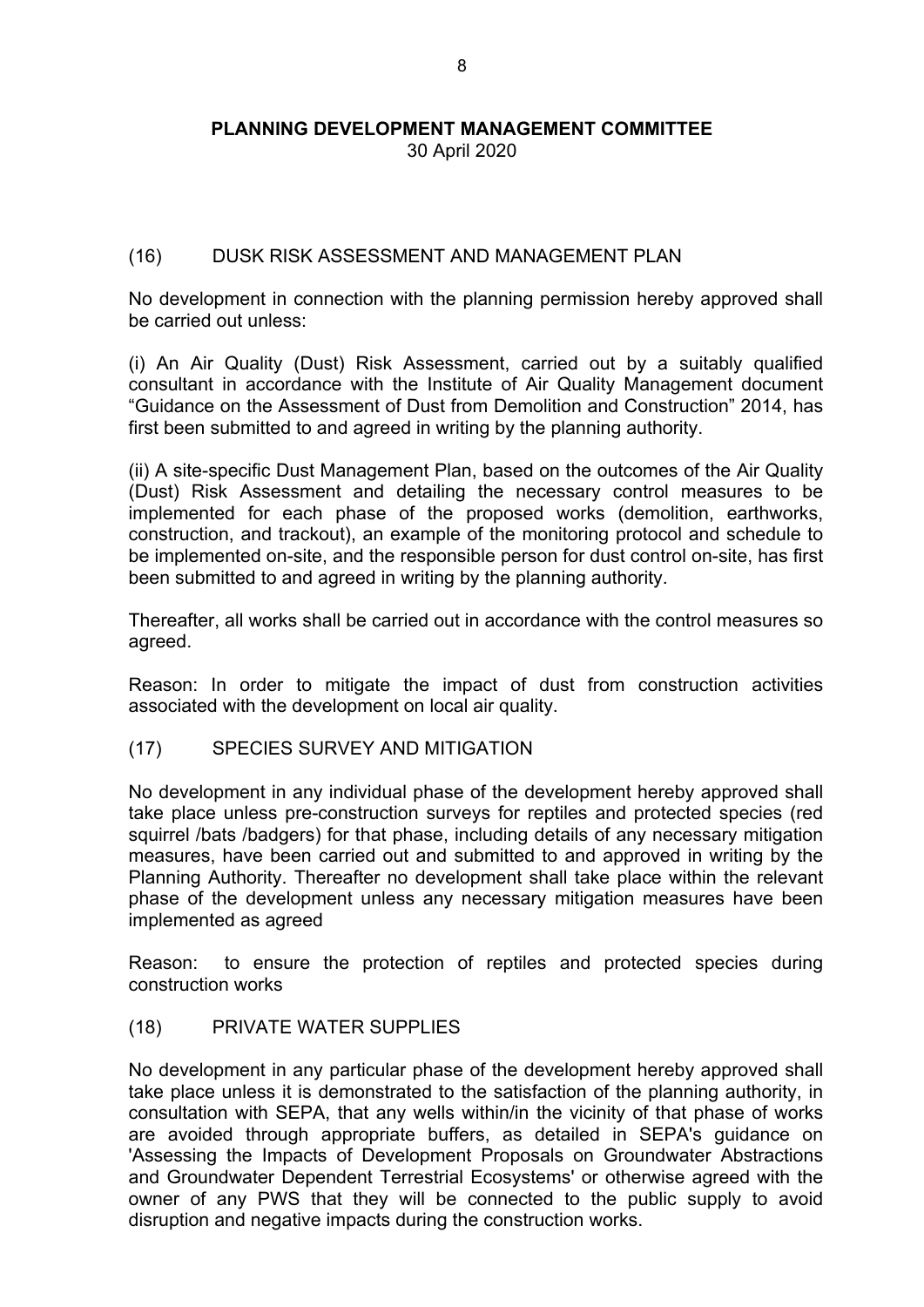30 April 2020

Reason: To protect the water environment and its users.

#### (19) DE-CULVERTING OF WATERCOURSES

Prior to commencement of any work in any individual phase a detailed scheme for the protection and enhancement of the water environment within that phase shall be submitted to, and approved in writing by, the Planning Authority in consultation with SFPA

As a minimum, this shall include:

a) Demonstration of how the existing waterbodies on site have been incorporated into the layout of the development, including appropriate buffer zones

b) Detailed information relating to the investigation of and realignment / deculverting of any watercourses onsite

c) Full details relating to any other proposed engineering activities in the water environment, including the location and type of any proposed watercourse crossings. Any proposed watercourse crossings shall be bridging solutions or bottomless or arched culverts, designed to accept the 1 in 200 year flow unless otherwise agreed with the Planning Authority in consultation with SEPA.

All works on site must be undertaken in accordance with the approved scheme unless otherwise agreed in writing with the Planning Authority.

Reason: To protect the water environment and to prevent an increase in flood risk.

(20) SUSTAINABLE URBAN DRAINAGE AND RELATIONSHIP TO THE WATER ENVIRONMENT

That no development in any individual phase shall take place unless a scheme detailing levels of sustainable drainage (SUDS) surface water treatment has been submitted for the written approval of the planning authority, in consultation with SEPA, and all work shall be carried out in accordance with the approved scheme. This shall include an assessment to demonstrate how the layout and design has considered the feasibility of de-culverting any water courses within the site and also what measures are proposed to minimise impacts on the spring in the north east of the site, identifying reasonable compensatory measures or proportionate mitigation to the satisfaction of the planning authority. The scheme shall be developed in accordance with the technical guidance contained in The SUDS Manual (C697) and should incorporate source control. A minimum 6m buffer shall be maintained between development including garden ground and property boundaries and the top bank of the Silver Burn and any proposals to de-culvert watercourses through the site.

Reason: To ensure adequate protection of the water environment from surface water run-off and to provide for enhancement of the natural environment.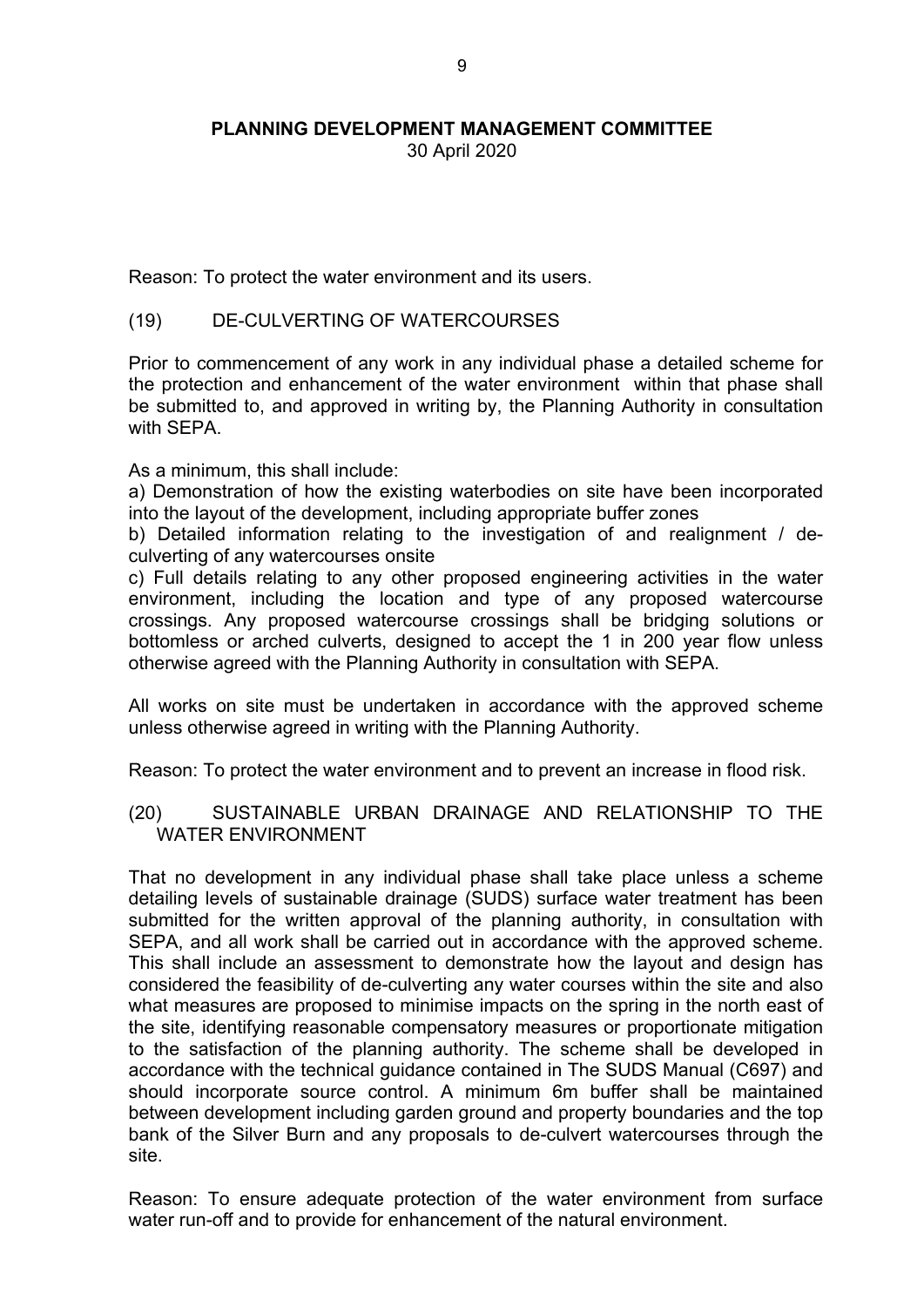30 April 2020

# (21) TREE SURVEY AND PROTECTION MEASURES

That no development in any individual phase shall take place unless a plan showing those trees to be removed and those to be retained and a scheme for the protection of all trees to be retained on the site during construction works has been submitted to, and approved in writing by, the Planning Authority and any such scheme as may have been approved has been implemented.

Reason: In order to ensure adequate protection for the trees on site during the construction of the development.

(22) TREES – CARE AND MANAGEMENT

That no units within a given individual phase of the development hereby approved shall be occupied unless a plan and report illustrating appropriate management proposals for the care and maintenance of all trees to be retained and any new areas of planting (to include timing of works and inspections) for that phase has been submitted to and approved in writing by the Planning Authority. Thereafter, the works shall be carried out in accordance with such plan and report as may be so approved.

Reason: In order to preserve the character and visual amenity of the area.

# (23) CARBEON REDUCTION AND WATER EFFICIENCY

No units within a given individual phase of development shall be occupied unless a scheme detailing measures to ensure compliance with the Council's 'Resources for New Development' Supplementary Guidance (including water efficiency measures) within that phase has first been submitted to and agreed in writing by the planning authority, and any recommended measures specified within that scheme for the reduction of carbon emissions and reduction in water use have been implemented in full.

Reason: To ensure that this development complies with the requirements for carbon emission reductions and water saving measures set out in the Council's 'Resources for New Development' Supplementary Guidance.

# (24) SPORTS PITCH – HOURS OF OPERATION

The approved sports pitch shall not be used outwith the hours between 09.00 and 22.00.

Reason - To ensure adequate protection of amenity to the residents of the development.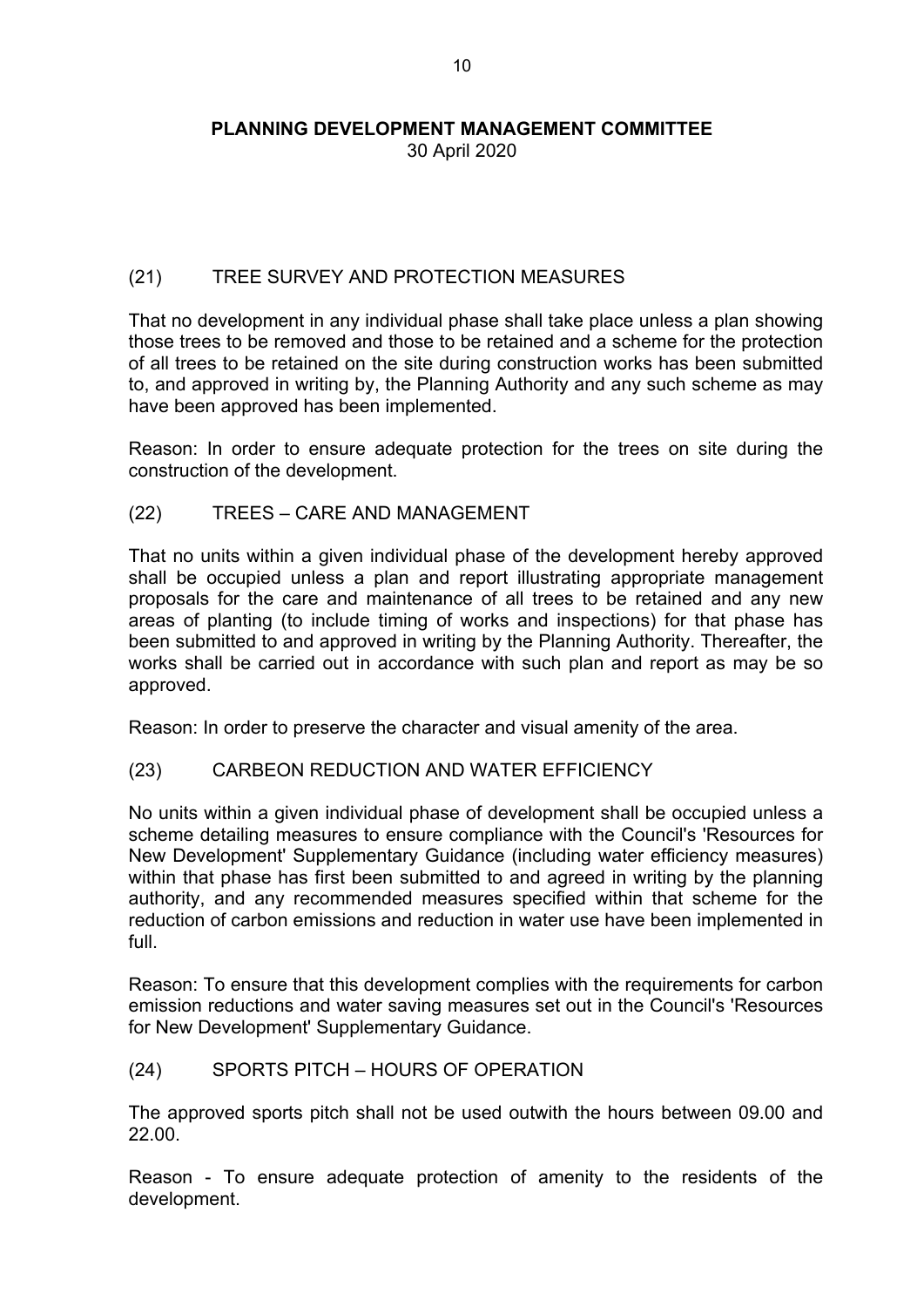# (25) SPORTS PITCH – NOISE ASSESSMENT AND MITIGATION

No development relating to the formation of the approved sports pitch shall be undertaken unless a further noise impact assessment, including an assessment of adherence to 'Sportscotland Outdoor Sports Facilities - Planning Guidance/1002 - Siting of Synthetic Grass Pitches - Guidance on Noise and Floodlighting' and detailing any necessary noise mitigation measures, has first been submitted to and approved in writing by the plannig authority.

Thereafter, the approved sports pitch shall not be brought into use unless all mitigation measures set out in the agreed noise impact assessment have been implemented in full.

works in any individual phase of development details of the proposed street design for that phase, which shall contain but not be limited to: a parking strategy; road geometry, dimensions and swept-path analysis; road junctions and visibility splays; traffic calming measures; cycleway provision; gradient; level details, finishing/surfacing materials and crossing points, shall be provided for the further written approval of the Planning Authority in consultation with the Roads Authority. No building shall not be occupied unless the streets and parking areas for the respective block are complete and available for use.

Reason: in the interests of road safety.

## (26) CONSTRUCTION ENVIRONMENT MANAGEMENT PLAN (CEMP)

No development shall be carried out within any individual phase of the development hereby approved unless a site specific Construction Environmental Method Plan (CEMP) for that phase of works has been submitted to, and approved in writing by, the Planning Authority in consultation with SEPA. Thereafter, all works on site must be undertaken in accordance with the approved CEMP unless otherwise agreed in writing with the Planning Authority.

Reason: In order to minimise the impacts of necessary demolition and construction works on the environment.

## (27) FLOOD RISK ASSESSMENT ON FINAL LAYOUT

No development shall take place unless a matters specified in conditions application comprising a flood risk assessment (FRA) has been submitted to and approved in writing by the planning authority in consultation with SEPA. The FRA shall be undertaken in accordance with SEPA's 'Technical Flood Risk Guidance for Stakeholders' and considers the flood risk from all sources which may affect the development.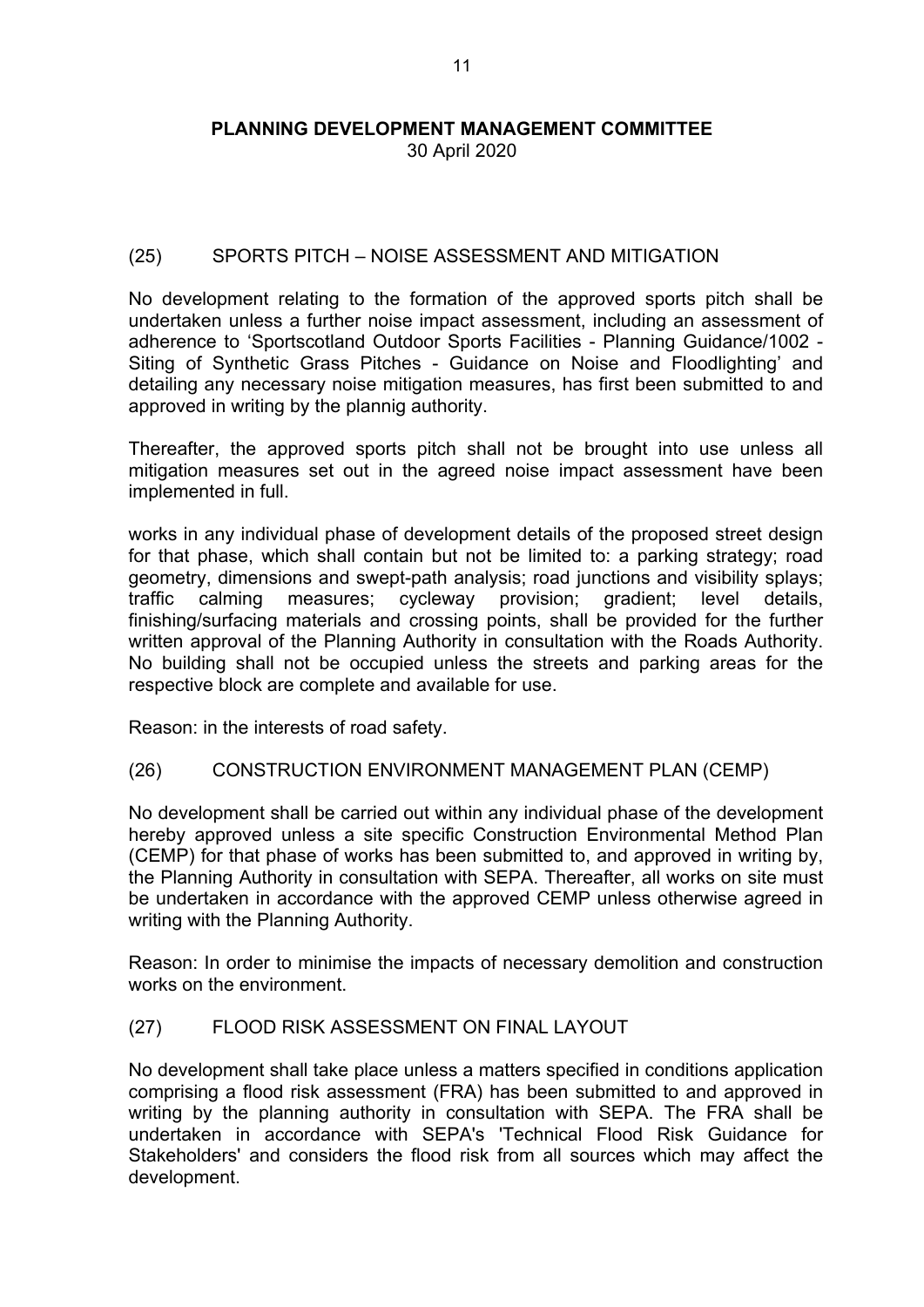30 April 2020

Thereafter all works on site must be undertaken in accordance with the approved FRA unless otherwise agreed in writing with the Planning Authority in consultation with SFPA

Reason - in order to protect the proposed development from flood risk.

(28) A92 STREETLIGHT UPGRADING

That no residential units within the development hereby approved shall be occupied unless streetlights on the A92, between Murcar Roundabout and The Parkway, have been upgraded to LED illumination.

Reason: In order to reflect the increased pedestrian travel along this route and to bring it up to current standards for streetlighting in residential areas.

The Committee heard from Mr Gavin Evans, who spoke in furtherance of the application and answered various questions from members.

#### **The Committee resolved:-**

to approve the application conditionally with a legal agreement.

## **ABERDEEN MARKET - 190312**

**6.** The Committee had before it a report by the Chief Officer – Strategic Place Planning, **which recommended:-**

That the application for detailed planning permission for a major development consisting of demolition and redevelopment of the existing site to form a mixed use office-led development (Class 4) (circa 18,000 sqm), with retail (Class 1), financial and professional (Class 2), food and drink (Class 3), public house (Sui Generis) and assembly and leisure (Class 11) uses (circa 750sqm), landscaping, public realm, car parking and associated works, be approved conditionally, but to withhold consent until a legal agreement be secured to deliver developer obligations towards core paths, open space and provision of a car club vehicle.

## **Conditions**

## PRE-DEMOLITION

## (1) GEO-ENVIRONMENTAL INVESTIGATION

No development (including demolition or site setup) shall take place unless a scheme to deal with any contamination that may exist within the site has been submitted to and approved in writing by the planning authority. The scheme shall follow the procedures outlined in Planning Advice Note 33 (Development of Contaminated Land) and shall be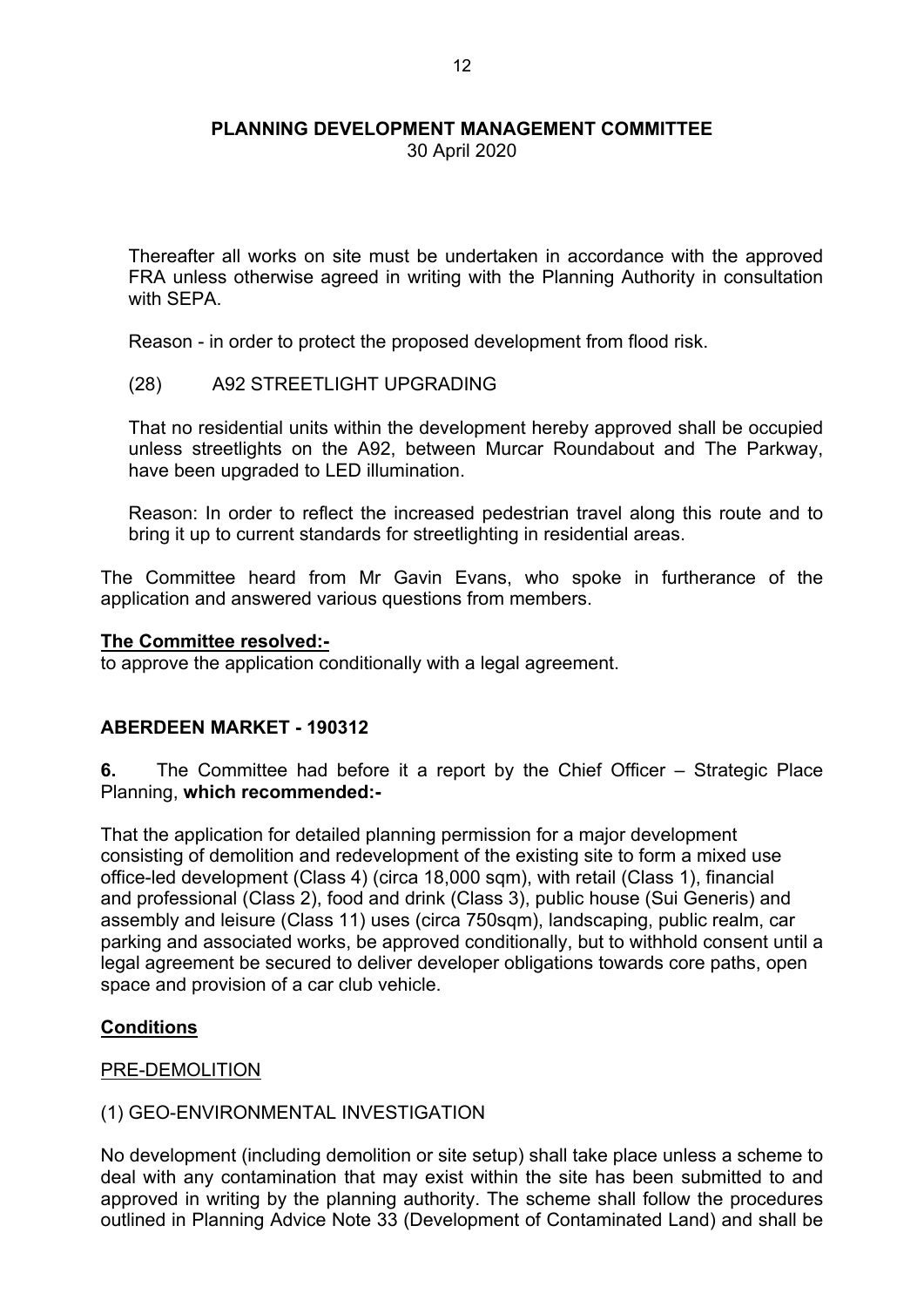30 April 2020

conducted by a suitably qualified person in accordance with best practice as detailed in BS10175 (Investigation of Potentially Contaminated Sites - Code of Practice) and other best practice guidance and include (i) an investigation to determine the nature and extent of contamination; (ii) a site-specific risk assessment; and (iii) a remediation plan to address any significant risks and ensure the site is fit for the use proposed.

Thereafter the development shall not be brought into use unless (i) any long term monitoring and reporting that may be required by the approved scheme of contamination or remediation plan or that otherwise has been required in writing by the planning authority is being undertaken and (ii) a report has been submitted and approved in writing by the planning authority that verifies that remedial works to fully address contamination issues related to the site has been carried out, unless the planning authority has given written consent for a variation.

Reason – to sure that the site is fit for human occupation

## (2) ARCHAEOLOGY

No development (including demolition or site setup) shall take place unless an archaeological written scheme of investigation (WSI) has been submitted to and approved in writing by the planning authority and a programme of archaeological works has been carried out in accordance with the approved WSI. The WSI shall include details of how the recording and recovery of archaeological resources found within the application site shall be undertaken, and how any updates, if required, to the written scheme of investigation will be provided throughout the implementation of the programme of archaeological works.

Should the archaeological works reveal the need for post excavation analysis the development hereby approved shall not be brought into use unless a post-excavation research design (PERD) for the analysis, publication and dissemination of results and archive deposition has been submitted to and approved in writing by the planning authority. The PERD shall be carried out in complete accordance with the approved details.

Reason – to safeguard and record the archaeological potential of the area.

## (3) SURFACE WATER MANAGEMENT

No development (including demolition or site setup) shall take place unless a demolition/construction phase surface water management strategy has been submitted to and approved in writing by the planning authority in consultation with SEPA. SEPA's Sector Specific Guidance: Construction Sites (WAT-SG-75) must be used as a basis for the strategy. Thereafter demolition/development shall not be undertaken other than in accordance with the approved plan.

Reason – to minimise the impacts of demolition/construction works on the environment.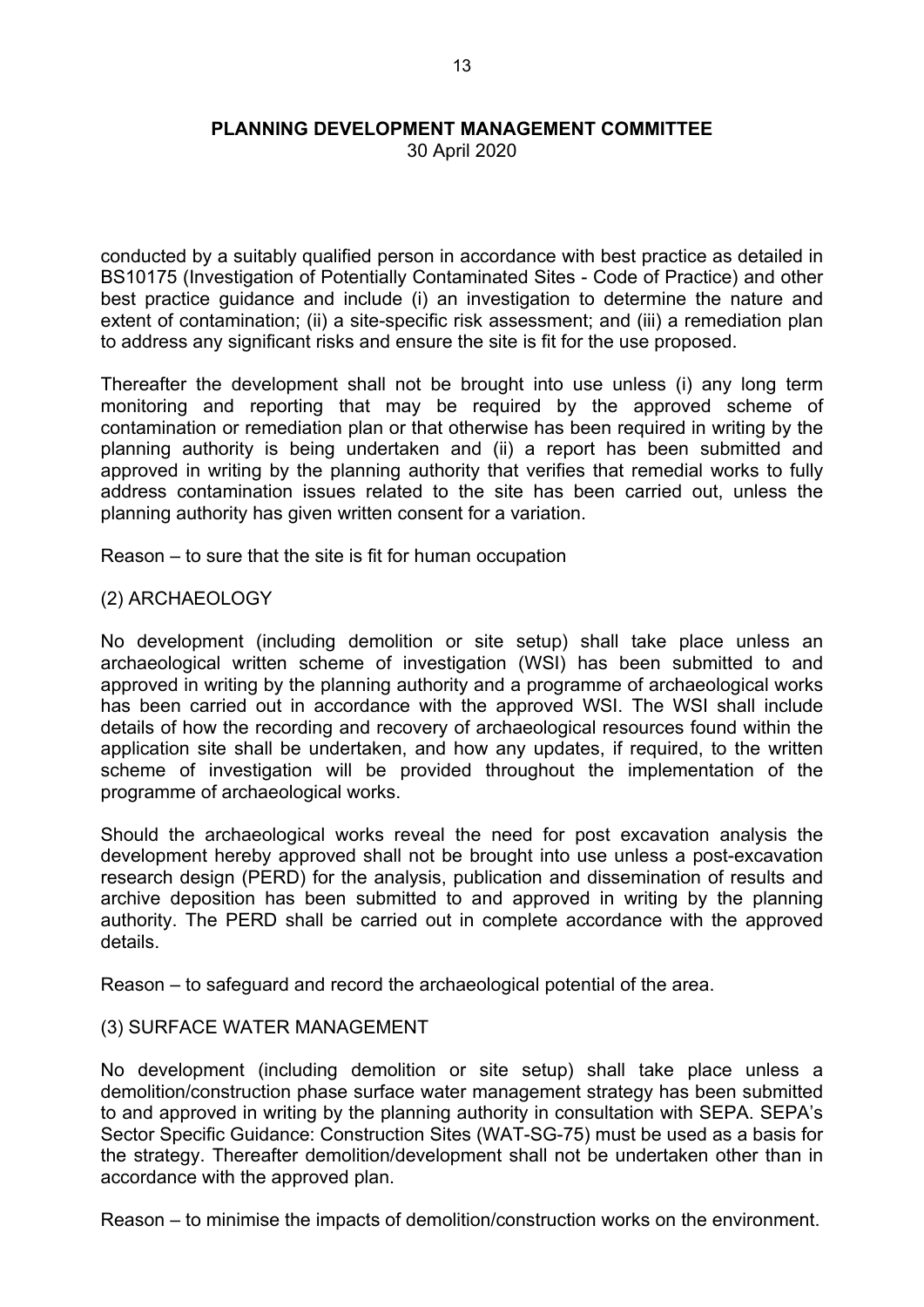30 April 2020

# (4) SITE WASTE MANAGEMENT PLAN

No development (including demolition or site setup) shall take place unless a demolition/construction phase site waste management plan (SWMP) has been submitted to and approved in writing by the planning authority in consultation with SEPA. The SWMP must take account of the guidance available at the NetRegs website and specifically the Waste Management Plan template. Thereafter demolition/development shall not be undertaken other than in accordance with the approved plan.

Reason – to improve materials resource efficiency and ensure the appropriate management and disposal of waste from the development.

## (5) DUST MANAGEMENT PLAN

No development (including demolition or site setup) shall take place unless a Dust Management Plan for the demolition/construction phase of development has been submitted to and approved in writing by the planning authority. The management plan shall specify dust mitigation measures and controls, responsibilities and any proposed monitoring regime. Thereafter demolition/development shall not be undertaken other than in accordance with the approved plan.

Reason – to control air pollution from dust associated with demolition and construction of the development.

## (6) SUSTAINABILITY MEASURES

No development (including demolition or site setup) shall take place unless a scheme of sustainability measures to be implemented within the development has been submitted to and approved in writing by the planning authority in consultation with SEPA. The scheme should investigate and where appropriate implement the use of rainwater harvesting, bio-retention, green/blue roofs, living green walls, renewable energy sources and other suitable sustainability measures.

Reason – To contribute to and enhance the natural environment and support Policy D1 (Quality Placemaking by Design)

## (7) NO. 6 MARKET STREET

No development (including demolition or site setup) shall take place unless a scheme detailing the works to 6 Market Street has been submitted to and approved in writing by the planning authority. The scheme shall include detailed specifications featuring –

1. 1:10 elevation and section drawing detailing the proposed alteration to Market Street elevation shopfront including the new column details and positioning of the glazing.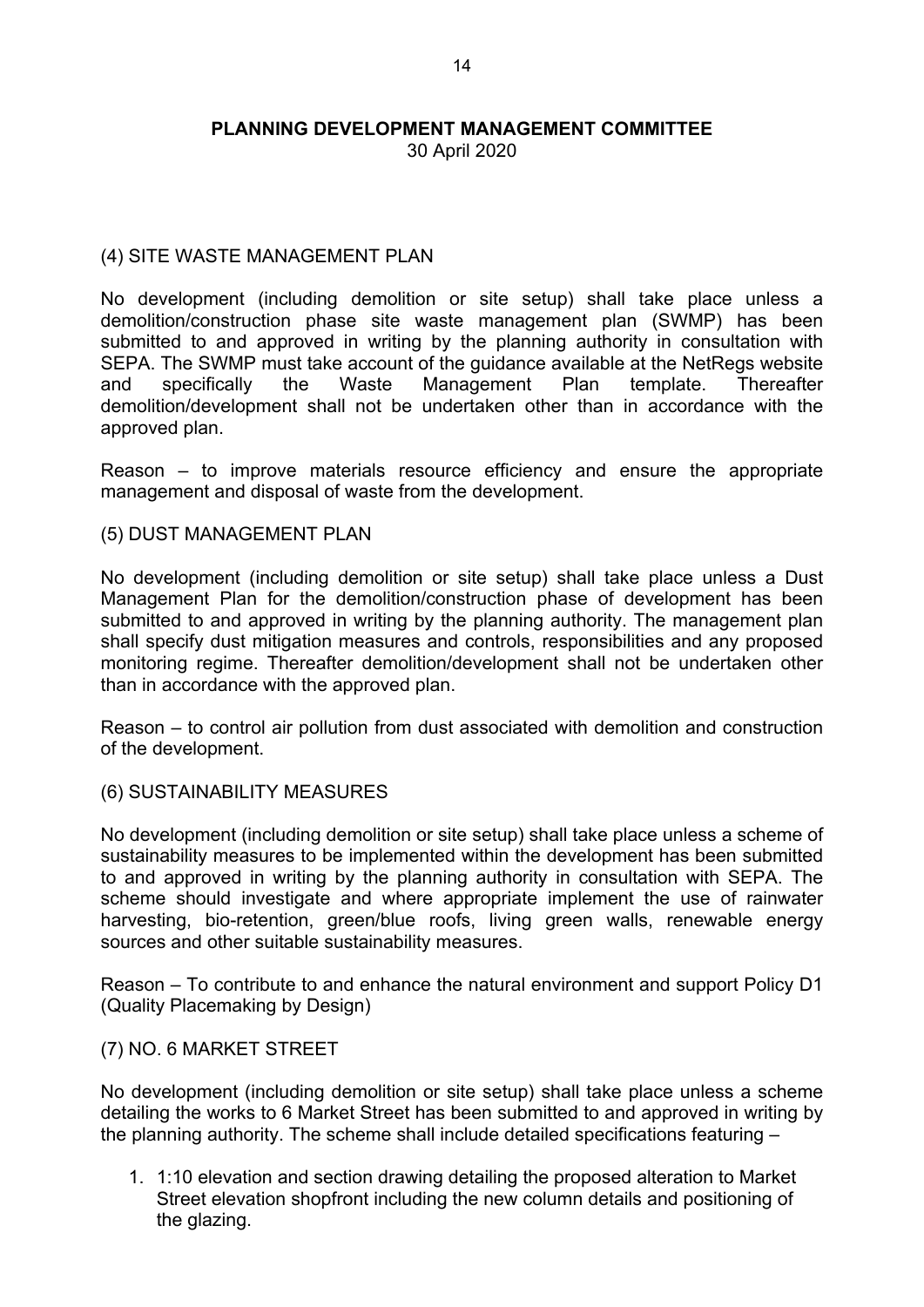30 April 2020

- 2. Details of the proposed new arched glazing.
- 3. 1:10 elevation and section showing how the new building will abut 6 Market Street
- 4. A sample of stone for the stone forming the new columns.
- 5. Details of the external finishing material for the East Green elevation

Thereafter demolition/development shall not be undertaken other than in accordance with the approved scheme.

Reason – to ensure an appropriately high quality of detailing commensurate with the civic scale and setting of the proposal.

#### PRE-CONSTRUCTION

#### (8) DRAINAGE

No development shall take place unless a detailed scheme for the disposal of foul and surface water drainage has been submitted to and approved in writing by the planning authority. Thereafter development shall not be brought into use unless the development has been implemented in accordance with the approved scheme and is available for use.

Reason – to safeguard water quality and to ensure that the development can be adequately drained.

#### (9) FLOOD MITIGATION

No development associated with the construction of the development shall take place unless a scheme for the provision of flood resilient doors has been submitted to and approved in writing by the planning authority. Thereafter the building shall not be brought into use unless the approved scheme has been implemented.

Reason – to mitigate the residual risk to the building of surface water flooding.

#### (10) EXTERNAL FINISHING MATERIALS

No development shall take place unless a scheme detailing all external finishing materials of the proposed building has been submitted to and approved in writing by the planning authority. The scheme shall include –

- 1. Detailed specifications of all materials to be used on the external areas of the building
- 2. Elevational drawings clearly showing which materials are to be used on each part of the building
- 3. 1:20 construction drawings, showing the size of granite cladding blocks to be used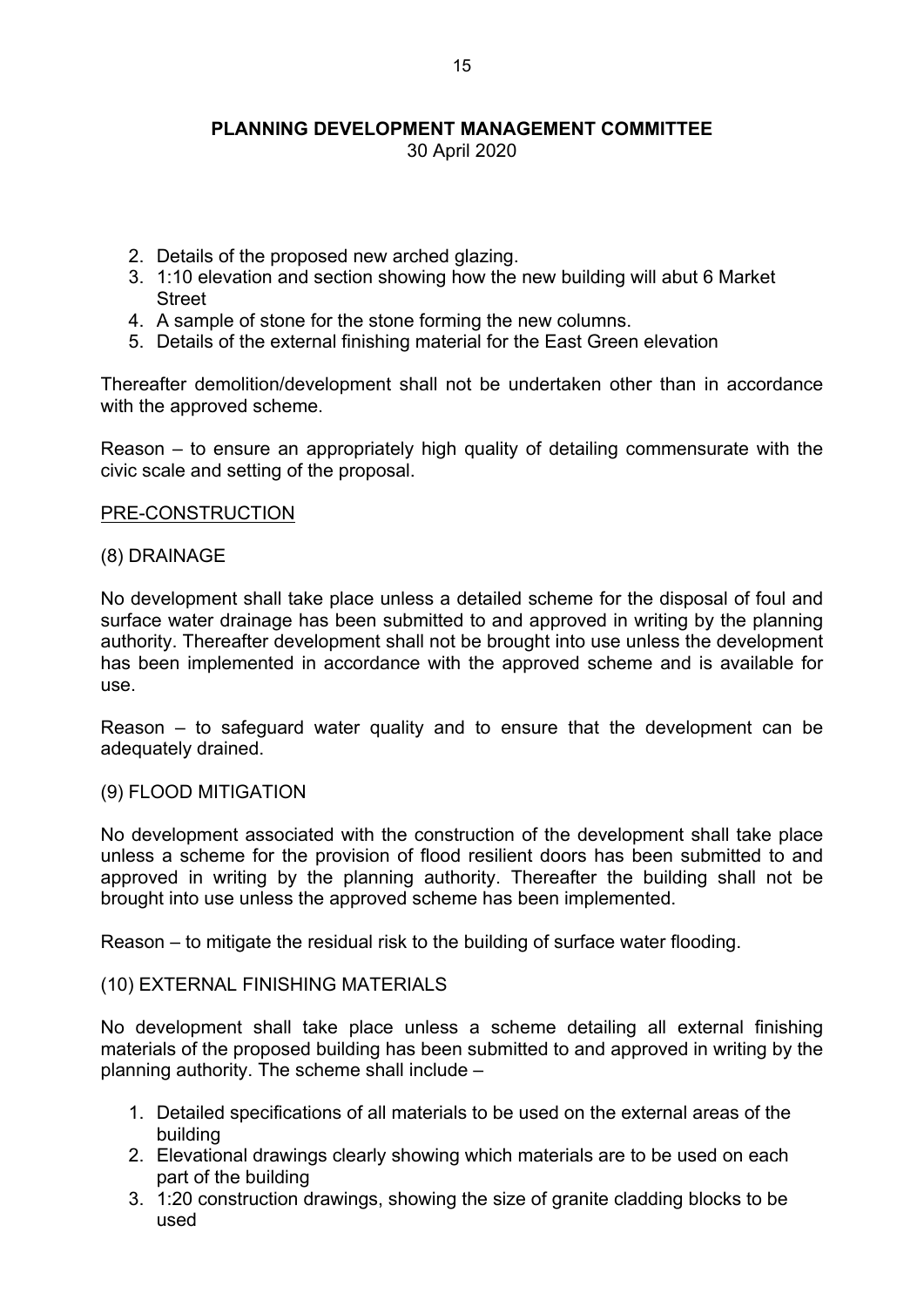30 April 2020

- 4. 1:20 construction drawings, showing the detailing of points where there would be a change in the surface finishes (for example where glazed sections of frontage meet granite-clad sections)
- 5. Perforated translucent lattice grills to the East Green elevation of the car park.
- 6. Measures to prevent the nesting of birds on the external areas of the building.

Thereafter the development shall be finished in accordance with the approved scheme unless a written variation has been approved by the planning authority.

Reason – to ensure an appropriately high quality of detailing commensurate with the civic scale and setting of the proposal.

#### (11) EXTERNAL LIGHTING STRATEGY

No development associated with the construction of the development shall take place unless a scheme for the external lighting of the building (including the 'lantern tower') and its external areas has been submitted to and approved in writing by the planning authority. Thereafter the building shall not be brought into use unless the approved scheme has been implemented and is operational.

Reason – to integrate the development into the surrounding streetscape and skyline.

## (12) MICRO-CLIMATE

No development associated with the construction of the development shall take place unless a scheme for the provision of measures to mitigate the impact of the building on the surrounding microclimate (as recommended in Micro-climate study F1879 101 R01 (Rev.A) and addendum by Wilde) has been submitted to and approved in writing by the planning authority. Thereafter the measures shall be implemented as soon as practicably possible during the construction of the building. In any case, the building shall not be brought into use unless the approved measures have been implemented.

Reason – to mitigate the impact of the building on the surrounding micro-climate.

## (13) LOW AND ZERO CARBON GENERATING TECHNOLOGIES

The building shall not be occupied unless (i) a scheme detailing compliance with Policy R7 (Low and Zero Carbon Buildings, and Water Efficiency) and associated supplementary guidance (or any superseding policy or guidance covering the same matter) of the Aberdeen Local Development Plan with regards to low and zero carbon generating technologies has been submitted to and approved in writing by the planning authority; and (ii) thereafter the approved scheme has been implemented and measures are available for use

Reason – to ensure the development complies with requirements for reductions in carbon emissions specified in the City Council's relevant published Supplementary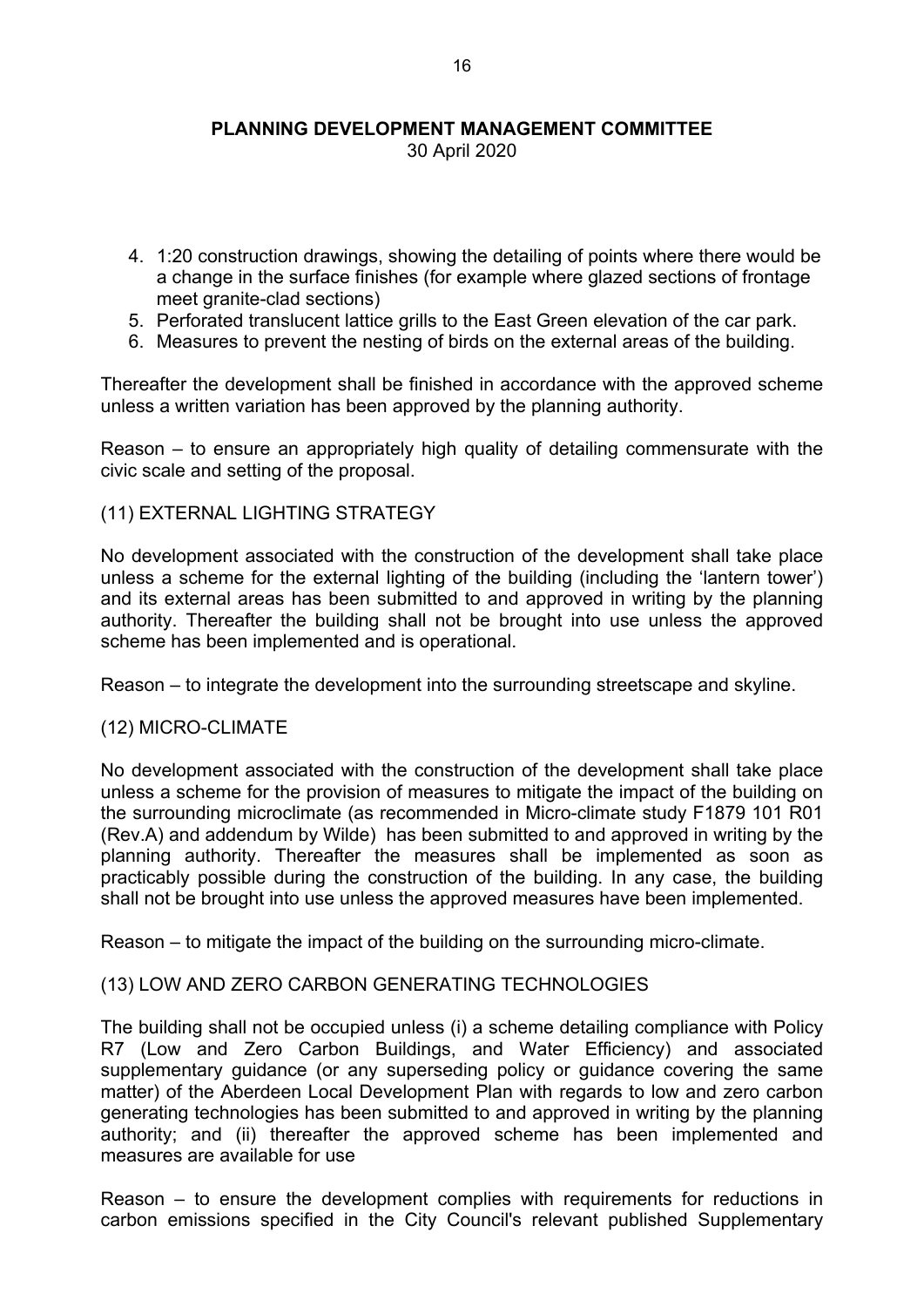30 April 2020

Guidance document, 'Low and Zero Carbon Buildings' or other guidance in force for the same purpose.

#### (14) WATER EFFICIENCY

The building shall not be brought into use unless (i) a scheme detailing compliance with Policy R7 (Low and Zero Carbon Buildings, and Water Efficiency) and associated supplementary guidance (or any superseding policy or guidance covering the same matter) of the Aberdeen Local Development Plan with regards to water efficiency measures has been submitted to and approved in writing by the planning authority. The scheme should consider the advice provided in CIRIA publication C723 (Water sensitive urban design in the UK) and specify the measures proposed to incorporate water saving technology into the development. Thereafter the building shall not be brought into use unless the approved scheme has been fully implemented and identified measures are available for use.

Reason – to help avoid reductions in river water levels, which at times of low flow can have impacts on freshwater pearl mussel, one of the qualifying features of the River Dee Special Area of Conservation (SAC).

## (15) EXTERNAL PUBLIC REALM AND LANDSCAPING

No development associated with the construction of the development shall take place unless a scheme detailing all hard and soft landscaping has been submitted to and approved in writing by the planning authority. The scheme shall take account of the historic townscape context, functional purpose and micro-climate study and include detailed specifications of –

- a. Proposed finished ground levels and features designed to allow pedestrian movement from different levels, taking account of the changes in levels across the site and surrounding streets.
- b. Location, design and materials of walls, planters, railings and all other street furniture.
- c. Proposed, tree and shrub numbers, densities, locations, species, sizes and stage of maturity at planting (including proposed green walls).
- d. Proposed hard surface finishing materials within the site and on pavements immediately adjacent to the site.
- e. The retention of the existing tree planters located on Hadden Street (unless their removal can be justified as being unavoidable)
- f. Arrangements for the management and maintenance of proposed public realm.

Thereafter the building shall not be brought into use unless the areas of public realm have been constructed and are available for use in accordance with the approved scheme. Such areas will thereafter remain in use as publicly accessible space for the life of the development.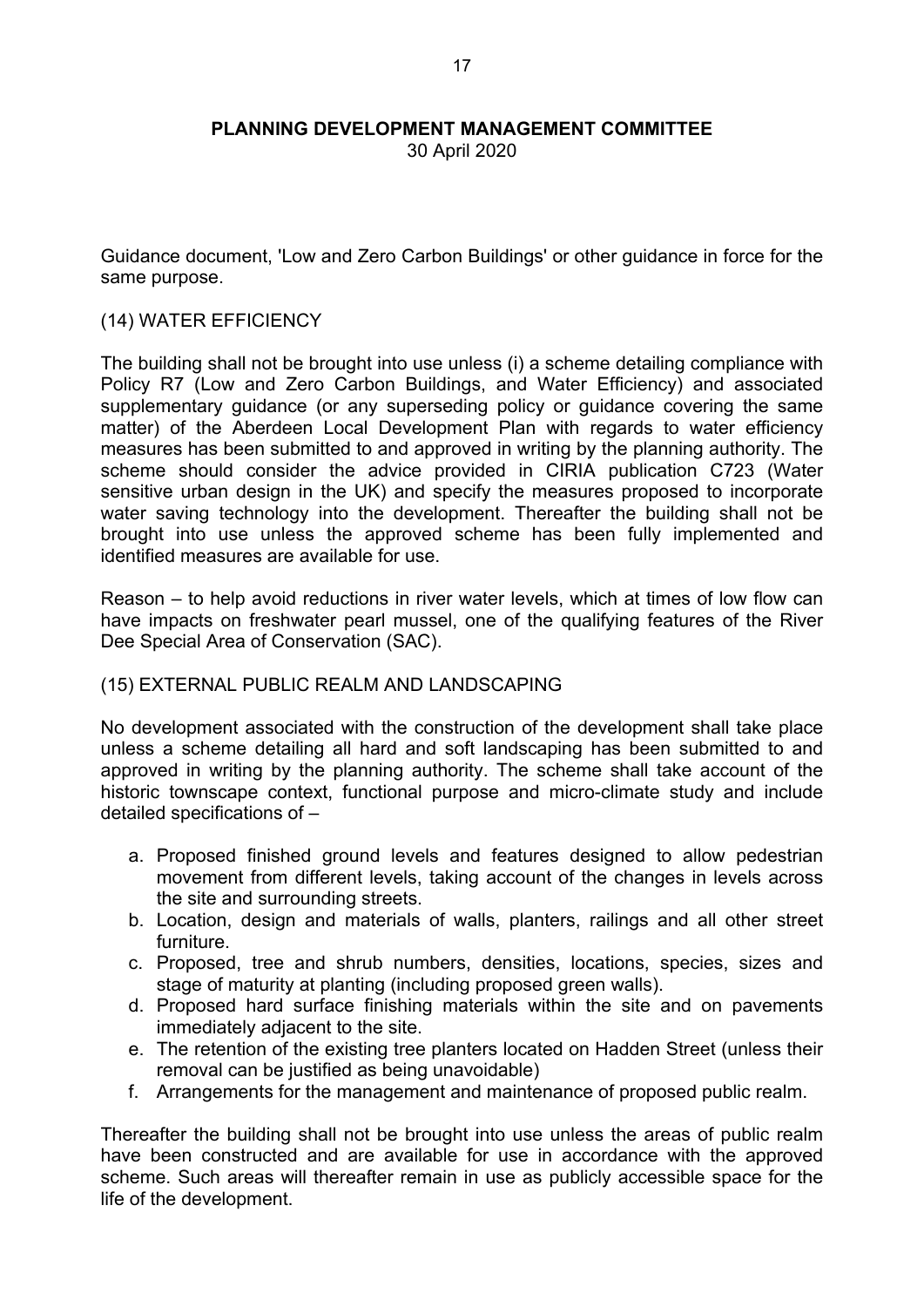30 April 2020

All soft landscaping proposals shall be carried out in accordance with the approved scheme and shall be completed during the planting season immediately following the commencement of each respective phase of the development or such other date as may be agreed in writing with the Planning Authority. Any planting which, within a period of 5 years from the completion of each phase of the development, in the opinion of the Planning Authority is dying, being severely damaged or becoming seriously diseased, shall be replaced by plants of similar size and species to those originally required to be planted.

Reason – to integrate the development into the surrounding streetscape and enhance the provision of public realm within the city centre.

#### PRE-OCCUPATION

#### (16) NOISE MITIGATION (MECHANICAL PLANT)

No part of the building shall be brought into use unless a noise assessment considering the impact on nearby residential properties (existing and consented) of noise from mechanical plant associated with the development has been submitted to and approved in writing by the planning authority. This assessment should:

- Be in accordance with Planning Advice Note (PAN) 1/2011 Planning and Noise and its accompanying Technical Advice Note.
- Identify the likely sources of noise associated with the proposed development.
- Detail the noise mitigation measures to reduce noise from the likely noise sources to an acceptable level to reasonably protect the amenity of the occupants of the existing neighbouring residences.
- The methodology for the noise assessment should be submitted and agreed in writing with this Service in advance of the assessment

Thereafter the building shall not be brought into use unless any identified mitigation measures have been implemented and are operational.

Reason – to protect residential properties from noise associated with the development.

## (17) TAXI RANK

No part of the building shall be brought into use unless a scheme showing an amended taxi rank layout on Hadden Street which takes account of vehicular access and egress points to the development, has been submitted to and approved in writing by the planning authority.

Thereafter, unless otherwise agreed in writing with the planning authority the building shall not be brought into use unless (i) any markings or signs associated with the taxi rank which require to be amended as a consequence have been implemented; and (ii)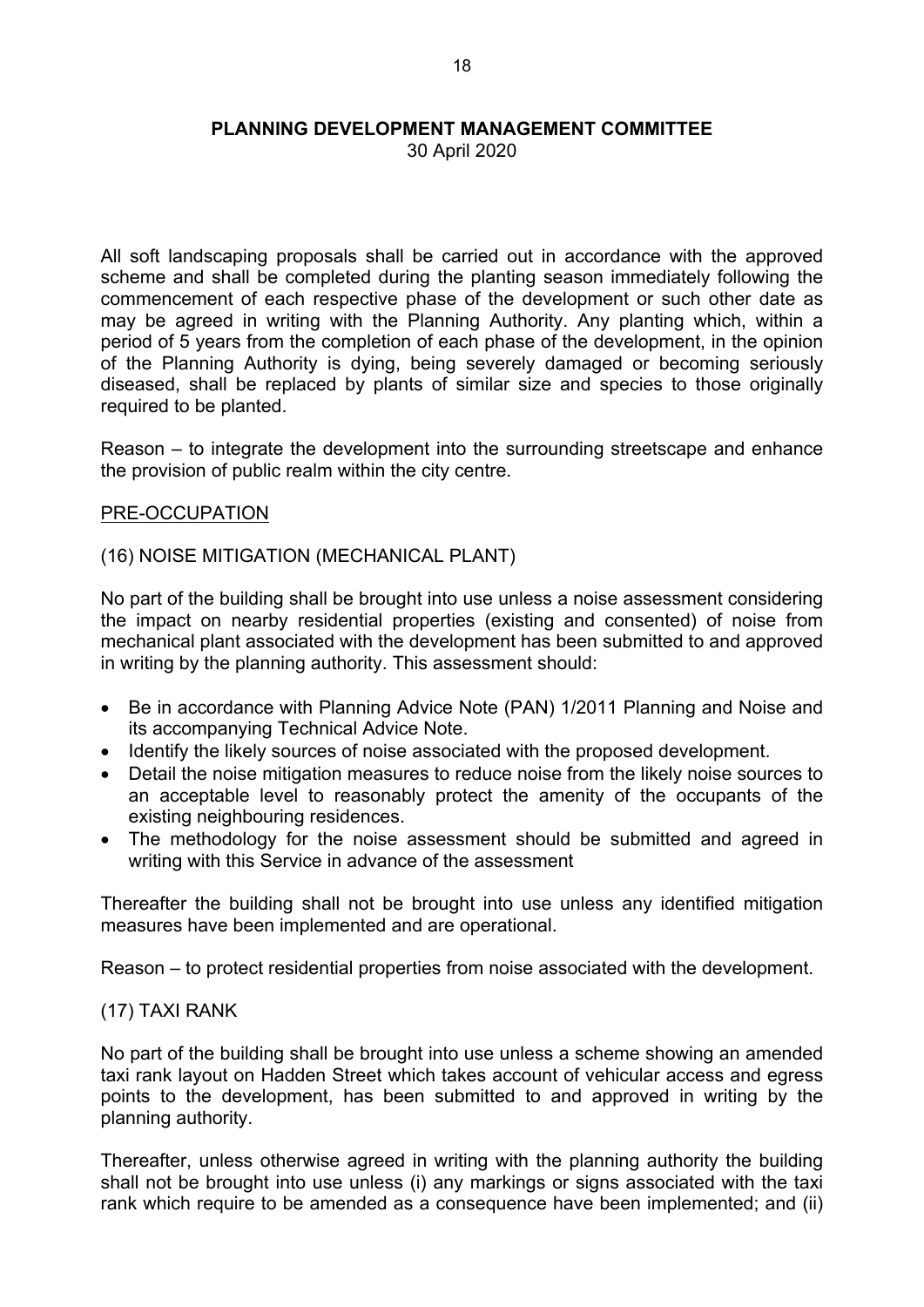30 April 2020

any necessary traffic regulation order is in place and licensing requirements are in place to ensure the amended taxi rank has effect.

Reason – to ensure that the impact of the development on the existing taxi rank is appropriately addressed.

#### (18) CAR CLUB PARKING SPACES

No part of the building shall be brought into use unless a scheme showing the location and delivery method of one 'car club only' parking space has been submitted to and approved in writing by the planning authority.

Thereafter, unless otherwise agreed in writing with the planning authority, the building shall not be brought into use unless (i) the car club only parking space has been constructed and/or marked out and is available for use and any associated signs or road markings have been implemented, and (ii) a traffic regulation order (TRO) is in place to restrict the use of the parking spaces to car club vehicles only.

Reason – To encourage modal shift away from the private car.

#### (19) CAR PARKING

No part of the building shall be brought into use unless the car parking area (including motorcycle & bicycle parking, showers and electrical charging points) has been constructed and laid out in accordance with HFM drawings 11131 P(00)18D and 11131 P(00)19D (or other such drawing as agreed for the purpose) and is available for use.

Thereafter the parking spaces shall be used for no purpose other than for the parking of vehicles belonging to those working at or visiting the building.

Reason – in the interests of public safety and the free flow of traffic

#### (20) WASTE STORAGE

No part of the building shall be brought into use unless the waste storage area shown on HFM drawing 11131 P(00)19D (or other such drawing as agreed for the purpose) has been constructed and is available for use.

Waste storage areas shall not thereafter be used for any other purpose other than the purpose of storing waste generated by the development. No waste storage containers shall be stored outside the building at any time.

Reason – to ensure there is sufficient space for the storage of waste and to maintain the amenity of the area.

(21) TRAVEL PLAN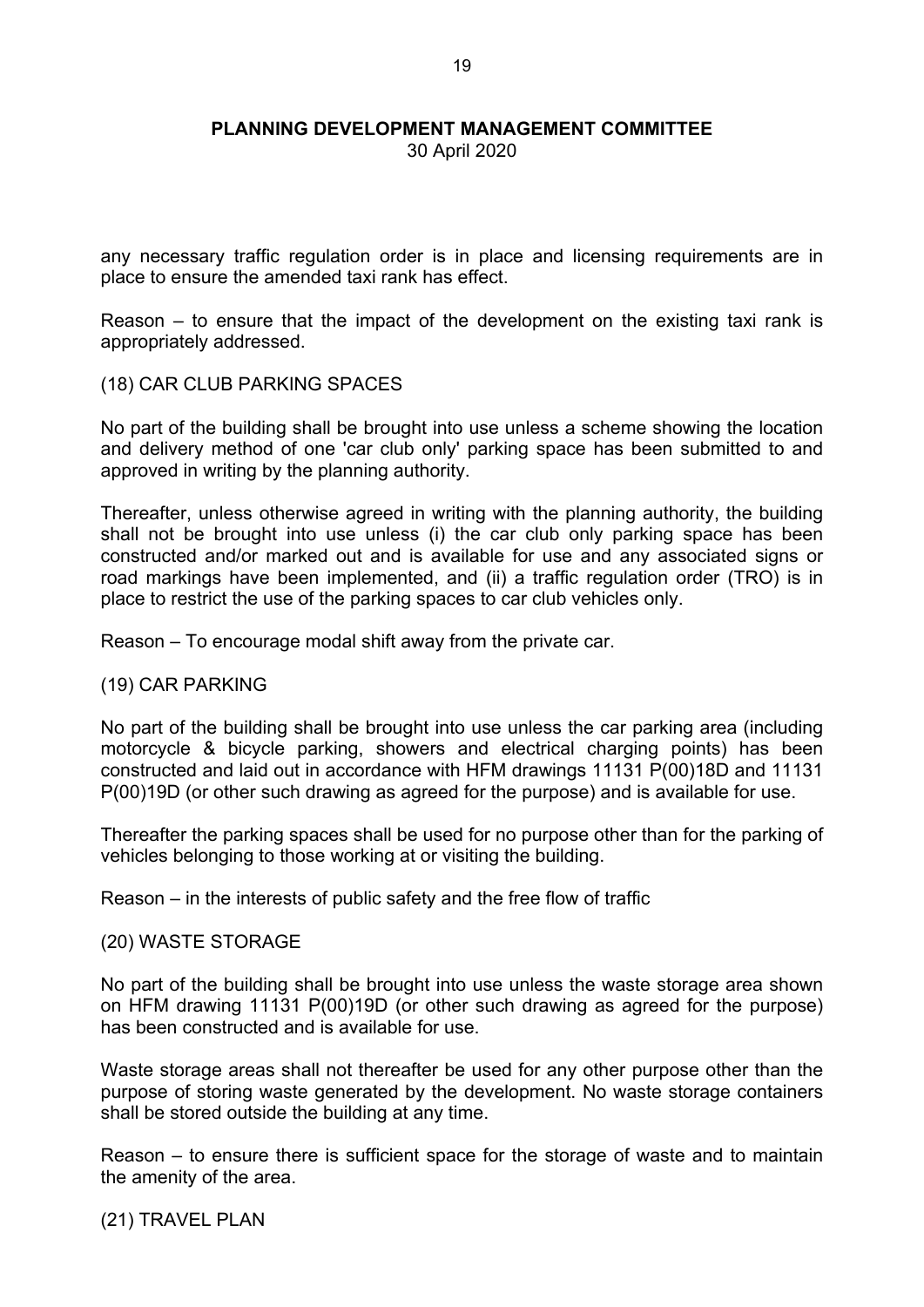30 April 2020

No part of the building shall be brought into use unless a detailed Green Transport Plan, which outlines sustainable measures to deter the use of the private car, in particular single occupant trips and provides detailed monitoring arrangements, modal split targets has been submitted to and approved in writing by the planning authority.

Reason – to encourage more sustainable forms of travel to the development.

#### PRE-OCCUPATION (SPECIFIC USES)

#### (22) COOKING ODOUR EXTRACTION

No part of the building shall be brought into use for the purposes of Class 3 (Food and Drink) or public house uses unless a scheme showing the proposed means of filtering, extracting and dispersing cooking fumes from that part of the building has been submitted to and approved in writing by the planning authority. Thereafter the use shall not take place unless the approved scheme has been implemented in full and is ready for operation.

Reason – to ensure cooking odours do not adversely affect the amenity of the surrounding area.

(23) PUBLIC HOUSE NOISE MITIATION

No part of the building shall be brought into use for the purposes of public house use unless a detailed assessment of the likely sources and levels of noise arising within, and those audible out with, that part of the building has been submitted to and approved in writing by the planning authority. The noise assessment shall be carried out by a suitably qualified independent noise consultant and where necessary will specify a scheme of mitigation measures to ensure that the impact of the noise on surrounding residential properties is minimised. Thereafter the use shall not take place unless the approved scheme has been implemented in full and is ready for operation.

Reason – to ensure noise does not adversely affect the amenity of the surrounding area.

## ONGOING CONTROL

## (24) CONTROL OF USES

Each of the identified areas of the building on Level One and Level Two (as shown on HFM drawings 11131 P(00)19D and 11131 P(00)20D), as well as the entire floor space and terraces at Level Ten and Level Eleven, may be occupied for the purposes of Use Class 1 (Shops), Class 2 (Financial, Professional and Other Services), Class 3 (Food and Drink), Class 11 (Assembly and Leisure) (subject to the restrictions specified in condition 24), public house use; or a mixed-use activity comprising any of these uses.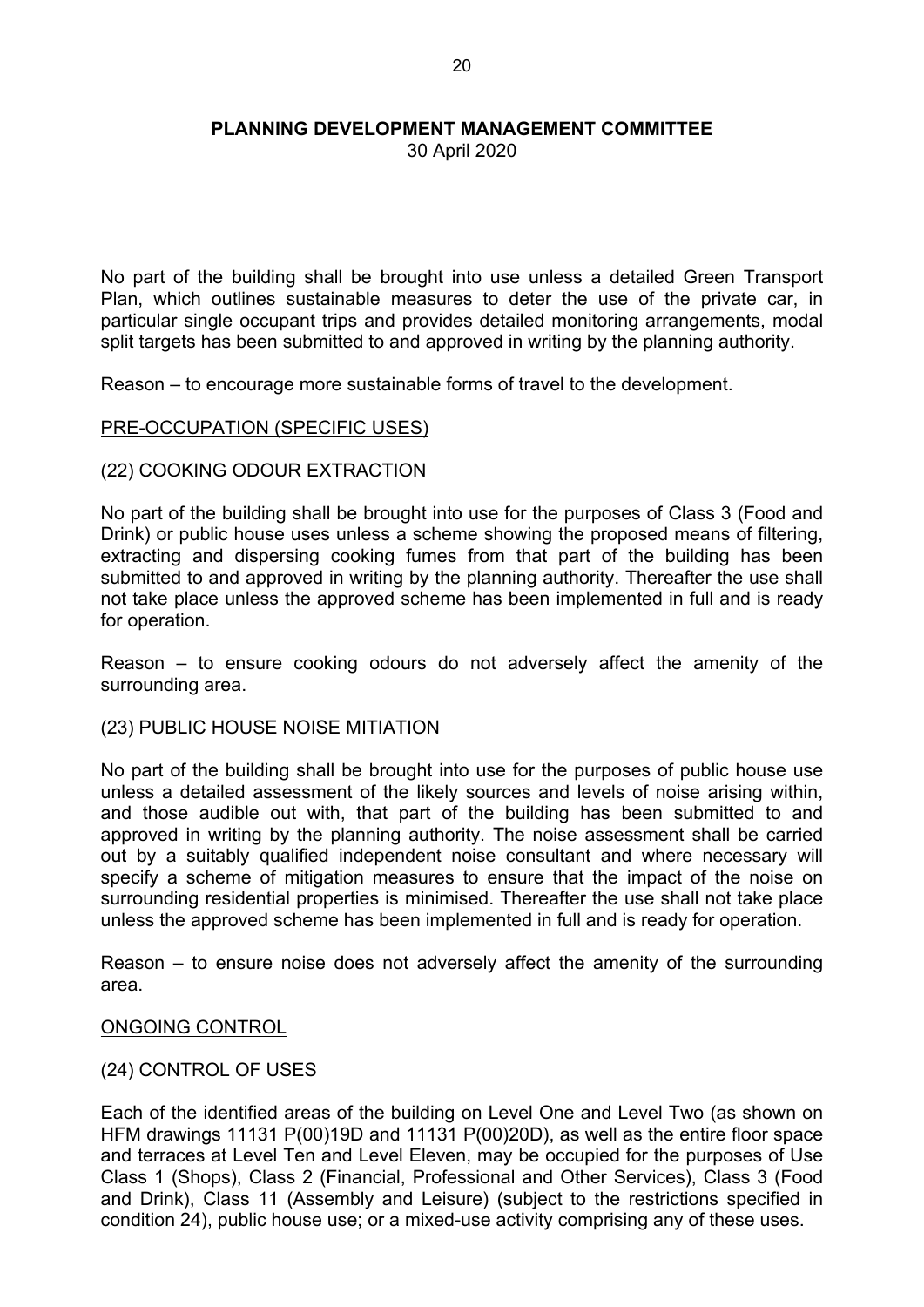30 April 2020

In the case of Levels Ten and Eleven, this provision is in addition to the underlying Class 4 (Business) use which applies to these floors.

For the avoidance of doubt, once initial occupation of any of the ground floor commercial units or Level Ten or Level Eleven has taken place, unless subject of permitted development rights under the Town and Country Planning (General Permitted Development) (Scotland) Order 1992 (as amended), any further change of use will require planning permission.

Reason – to ensure an appropriate mix of uses which contribute to the vitality and viability of the city centre at ground floor and the opportunity for public uses at the upper floors.

(25) RESTRICTION ON CLASS 11 (ASSEMBLY AND LEISURE) USE

Notwithstanding the provisions of the Town and Country Planning (General Permitted Development) (Scotland) Order 1992 (as amended) and the Town and Country Planning (Use Classes) (Scotland) Order 1997 (as amended), the uses permitted within Class 11 (Assembly and Leisure) does not include dance hall or discotheque (better now known as night club) or casino.

Reason – to ensure as far as possible that the building offers an active frontage with daytime activity which contributes to the vitality and viability of the city centre

#### (26) SERVICING HOURS

Unless otherwise agreed in writing by the planning authority, service deliveries or collections at the building by heavy goods vehicles shall be restricted to 0700 to 1900 Monday to Saturday and 0900 to 1900 on Sundays.

Reason – to prevent any adverse impact on amenity as a result of deliveries and servicing occurring at unsociable hours.

The Committee heard from Matthew Easton, Senior Planner, who spoke in furtherance of the application and answered various questions from members.

The Convener moved, seconded by the Vice Convener:-

that the application be approved in line with the recommendation contained in the report.

## Councillor Greig moved as an amendment:-

that the application be refused as he did not feel comfortable with the scale and massing of the proposed development and felt that it was intrusive to the neighbourhood.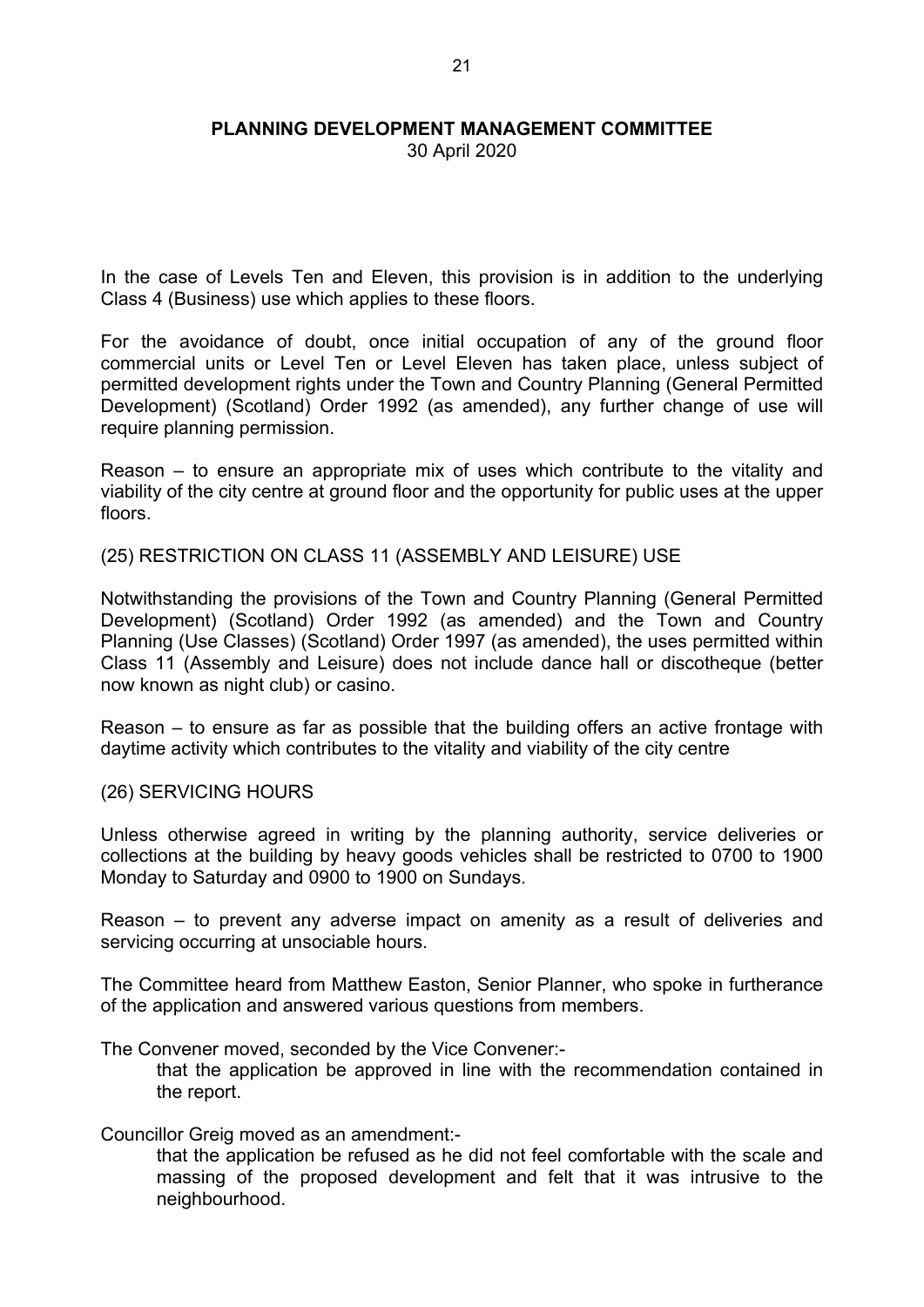30 April 2020

Councillor Greig's amendment failed to attract a seconder and was therefore not put to the vote.

## **The Committee resolved:-**

to approve the application as contained in the report but with a revised condition 19, to read:-

(19) CAR PARKING

No part of the building shall be brought into use unless –

- (i) a scheme for the provision of electric vehicle charging points, showing at least ten spaces with active provision and five spaces with passive provision, has been submitted to and approved in writing by the planning authority; and
- (ii) the car parking area (including motorcycle & bicycle parking, showers and electrical charging points) has been constructed and laid out in accordance with HFM drawings 11131 P(00)18D and 11131 P(00)19D (or other such drawing as agreed for the purpose) and is available for use. Thereafter the parking spaces shall be used for no purpose other than for the parking of vehicles belonging to those working at or visiting the building.

Reason – in the interests of public safety and the free flow of traffic

## **17 SCHOOL AVENUE ABERDEEN - 200334**

**7.** The Committee had before it a report by the Chief Officer – Strategic Place Planning, **which recommended:-**

That the application for detailed planning permission for the erection of a shed at 17 School Avenue Aberdeen, be approved unconditionally.

The Committee heard from Gavin Clark, Senior Planner, who spoke in furtherance of the application and answered various questions from members.

#### **The Committee resolved:-**

to approve the application unconditionally.

## **BAADS FARM ABERDEEN - 200040**

**8.** The Committee had before it a report by the Chief Officer – Strategic Place Planning, **which recommended:-**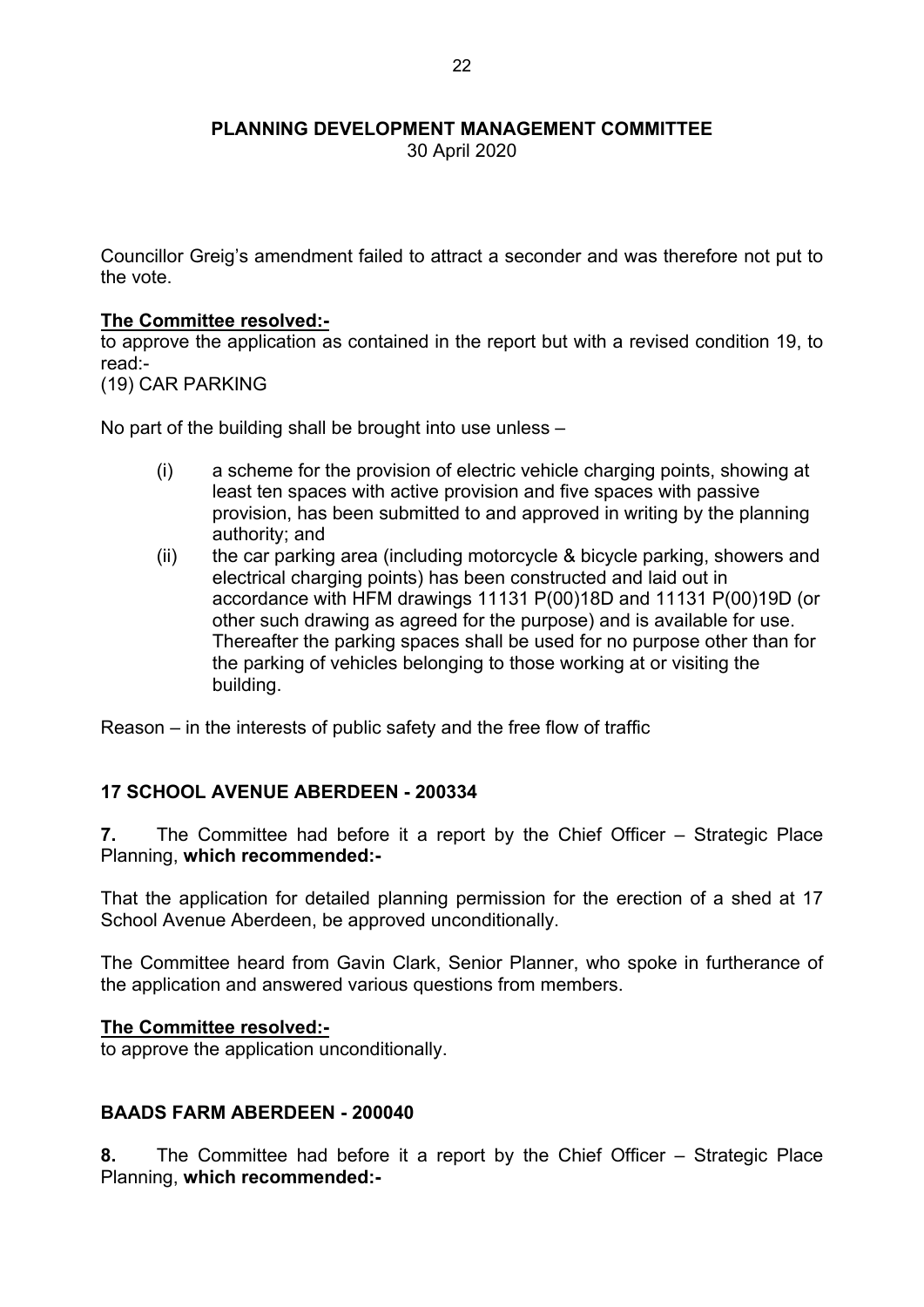30 April 2020

That the application for detailed planning permission for the change of use of land for the erection of a chalet/mobile home at Baads Farm, Aberdeen, be refused.

The Committee heard from Gavin Clark, Senior Planner, who spoke in furtherance of the application and answered various questions from members.

#### **The Committee resolved:-**

to refuse the application.

# **INCHGARTH ABERDEEN - 181224**

**9.** The Committee had before it a report by the Chief Officer – Strategic Place Planning, which recommended:-

That the application for planning permission in principle for a residential led development for the retired/elderly (including affordable housing), a 50 bedroom care home and approximately 500sqm of ancillary retail/community use, together with public open space and associated infrastructure including a link road at land at Inchgarth Road Aberdeen, be refused.

The Committee heard from Lucy Greene, Senior Planner, who spoke in furtherance of the application and answered various questions from members.

The Convener moved, seconded by the Vice Convener:-

That the Application be approved subject to conditions as identified in the Committee Report and to withhold consent until a legal agreement is secured to deliver:-

- 1. payment of the developer obligations contributions and provision of affordable housing as identified in the Developer Obligations Team response;
- 2. an age restriction on occupation of the housing for over 55s only on the basis that no contribution has been requested towards education;
- 3. infrastructure including the link road, community facility and public open space and their control through phasing to ensure that these elements are delivered prior to the first occupation of any residential unit on the application site.
- 4. maintenance of public open space within the development;
- 5. control on the height of the development for example, to a maximum of 2.5 storeys; and

improvement to the bus stop on North Deeside Road

Reason for approval was that the proposal would result in the provision of much needed retirement housing in the area which had a high proportion of retired people and that there would be community benefits delivered in terms of the community facility and by the link road which would reduce traffic and result in associated improvements to road safety , congestion and amenity on adjoining residential streets. The link road was considered to be supported by the Access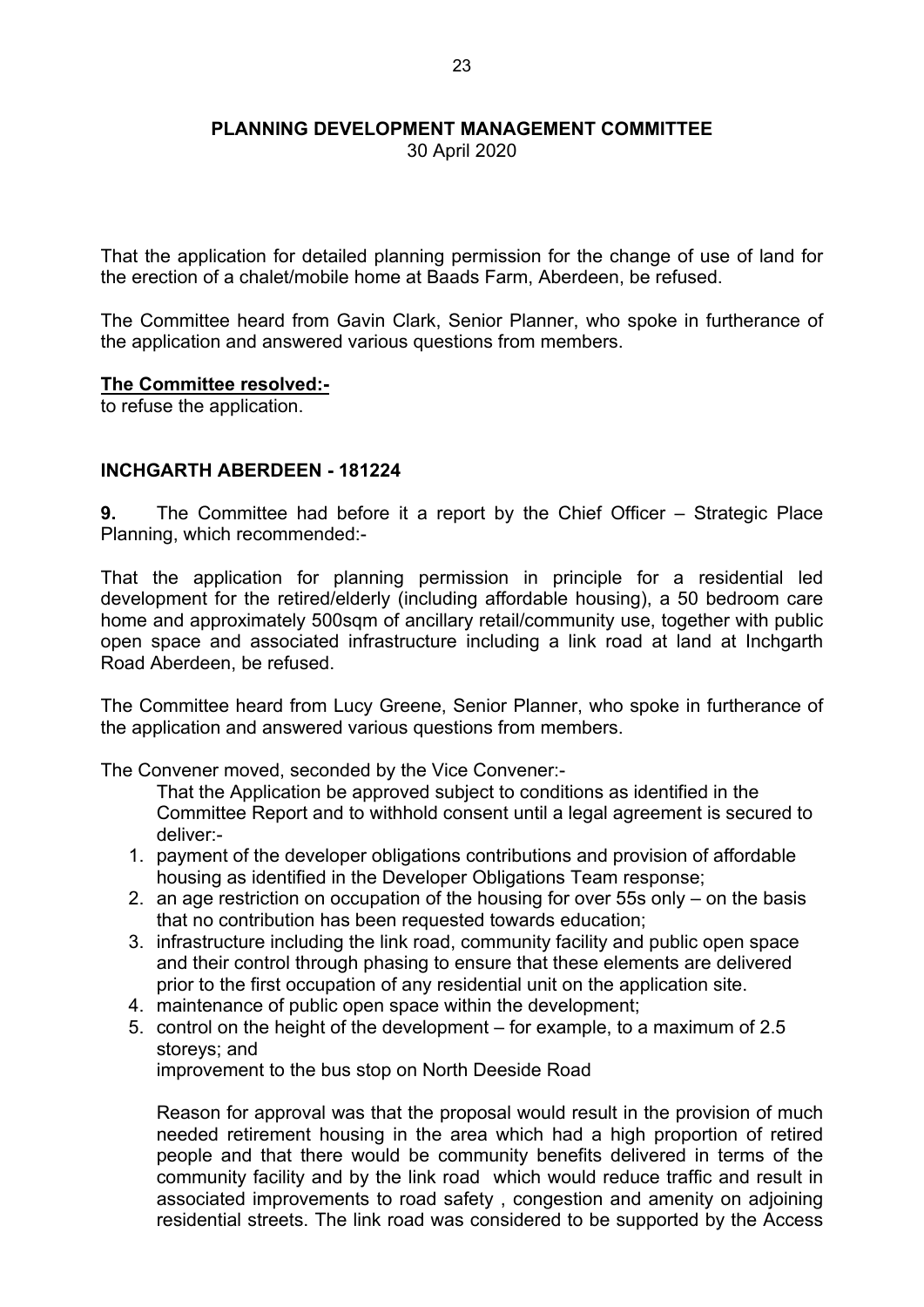30 April 2020

from the South Study and the Strategic Infrastructure Plan. The proposal was not considered to have a significant detrimental impact on the landscape or the character of the conservation or on the amenity of the Deeside Way. Subject to conditions and a legal agreement, these material considerations outweigh the relevant Green Belt and other relevant planning policies of the Development Plan. Any further applications for approval of matters specified by condition or detailed applications on this site related to this planning permission in principle would be brought back to this Committee, with removal of the delegated power and conditions as follows:-

#### **Conditions**

(1) Standard Matters Requiring Further Approval Condition for Planning Permission in Principle

Details of the specified matters listed below shall be submitted for consideration by the planning authority, in accordance with the requirements, timescales and other limitations in section 59 of the Town and Country Planning (Scotland) Act 1997 (as amended). No work shall begin until the written approval of the authority has been given by way of an approval of matters specified by condition consent , and the development shall be carried out in accordance with that approval.

Specified matters (where stated in further conditions below these may be submitted on a phase by phase basis):

- (a) Full details of the layout and siting of the proposed development;
- (b) Full details of the external appearance and all finishing materials, including samples where required, of the proposed development ;
- (c) Full details of all existing and proposed landscape features, including trees to be retained and planted;
- (d) A detailed levels survey of the site and cross sections showing proposed finished ground and floor levels relative to existing ground levels and a fixed datum point;
- (e) Full details of the proposed means of disposal of foul and surface water from the development ;
- (f) Full details of the proposed means of access to the development, including the required visibility splays;
- (g) Full details of the proposed car parking/vehicle turning area for the development;

Reason: Permission for the development has been granted in principle only and subsequent approval is required for these matters in accordance with Section 59 of the Town and Country Planning (Scotland) Act 1997 (as amended).

(2) That no development shall take place unless there has been submitted to and approved in writing by the planning authority, by way of an approval of matters specified by condition consent ,site wide plans as follows:

(a) Masterplan for the entire site, and showing the layout of all buildings, link road, footpaths, cycle routes, internal access roads, parking, landscaped and open space areas, SUDS features, watercourse and landscaped area designed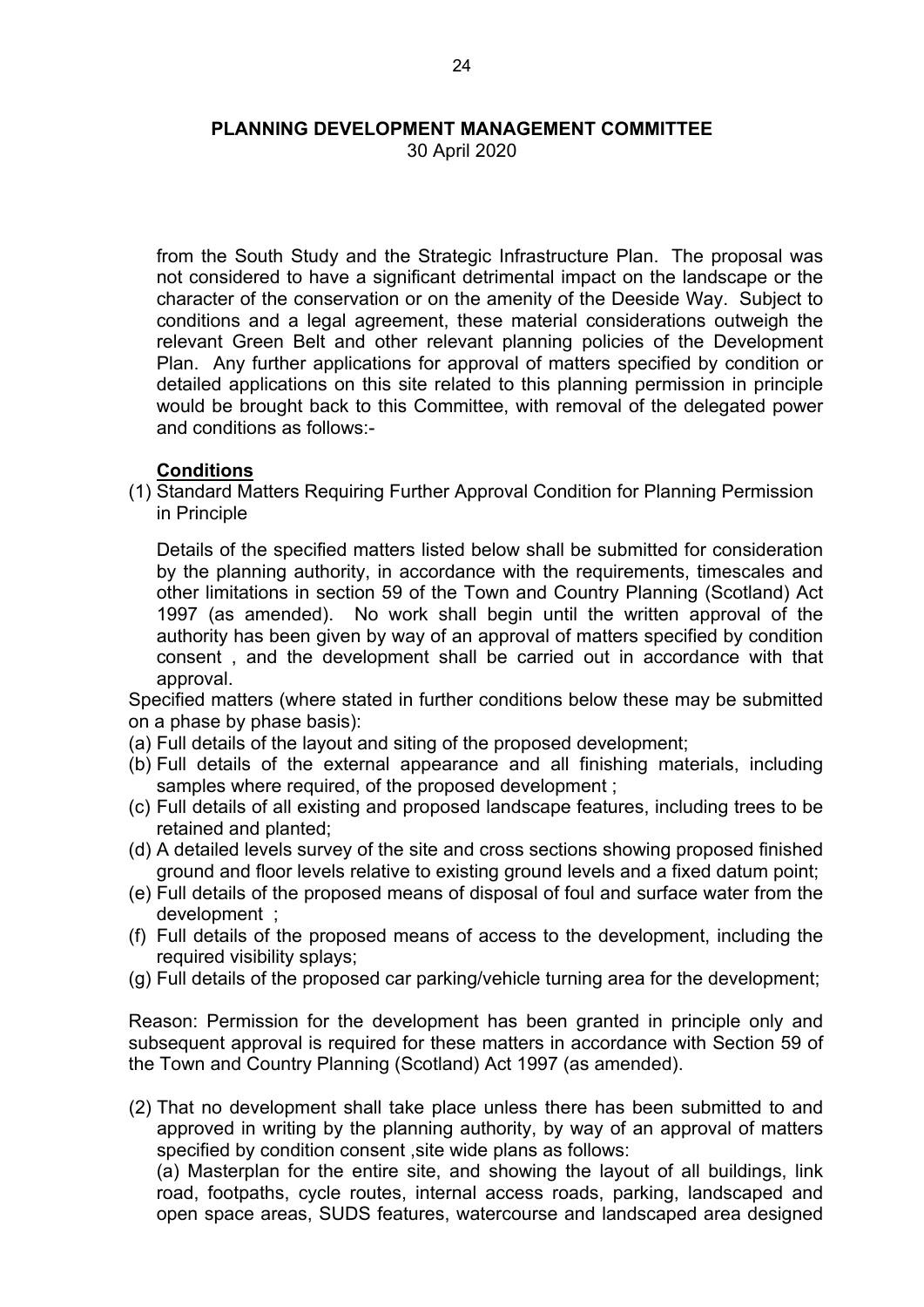30 April 2020

for play. The layout shall be designed to prioritise footways and cycleways, in order to encourage and facilitate active travel; and,

(b) Phasing plan and schedule, showing the phasing of the site and the sequence in which development of all elements noted above shall be provided within each phase.

Thereafter the development shall be delivered in complete accordance with the plans as so agreed and details as approved by the conditions below.

Reason: To ensure delivery of all elements of the development that benefit residential amenity.

(3) Trees and landscaping– Phased

Prior to development commencing within each phase, and notwithstanding documents submitted with the application, there shall be submitted to (by way of Matters Specified in Condition application) and approved in writing by the Planning Authority a scheme of hard and soft landscaping works.

#### Part A

Details of the scheme shall include:

- (i) Survey of trees and other existing landscape features and vegetation, showing those to be retained and those to be removed. The survey shall include any trees outside the phase boundary but within 15m of the boundary.
- (ii) The location of new trees, shrubs, hedges, grassed areas and water features: including SUDS measures and any existing watercourse and its landscaped buffers, found by the survey required in condition 8, ensuring that water features are fully incorporated into the landscape scheme to the benefit of biodiversity.
- (iii) A schedule of planting to comprise species, plant sizes and proposed numbers and density – all designed to maximise the wildlife and recreational value of the site in line with planning policy for the Green Belt and Gren Space Network.
- (iv) The location, design and materials of all hard landscaping works including walls, fences, gates, street furniture and play equipment.
- (v) A programme for the completion and subsequent maintenance of the proposed landscaping.

All soft and hard landscaping proposals shall be carried out in accordance with the approved scheme and shall be completed during the planting season immediately following the commencement of the development or such other date as may be agreed in writing with the Planning Authority. Any planting which, within a period of 5 years from the completion of the development, in the opinion of the Planning Authority is dying, being severely damaged or becoming seriously diseased, shall be replaced by plants of similar size and species to those originally required to be planted.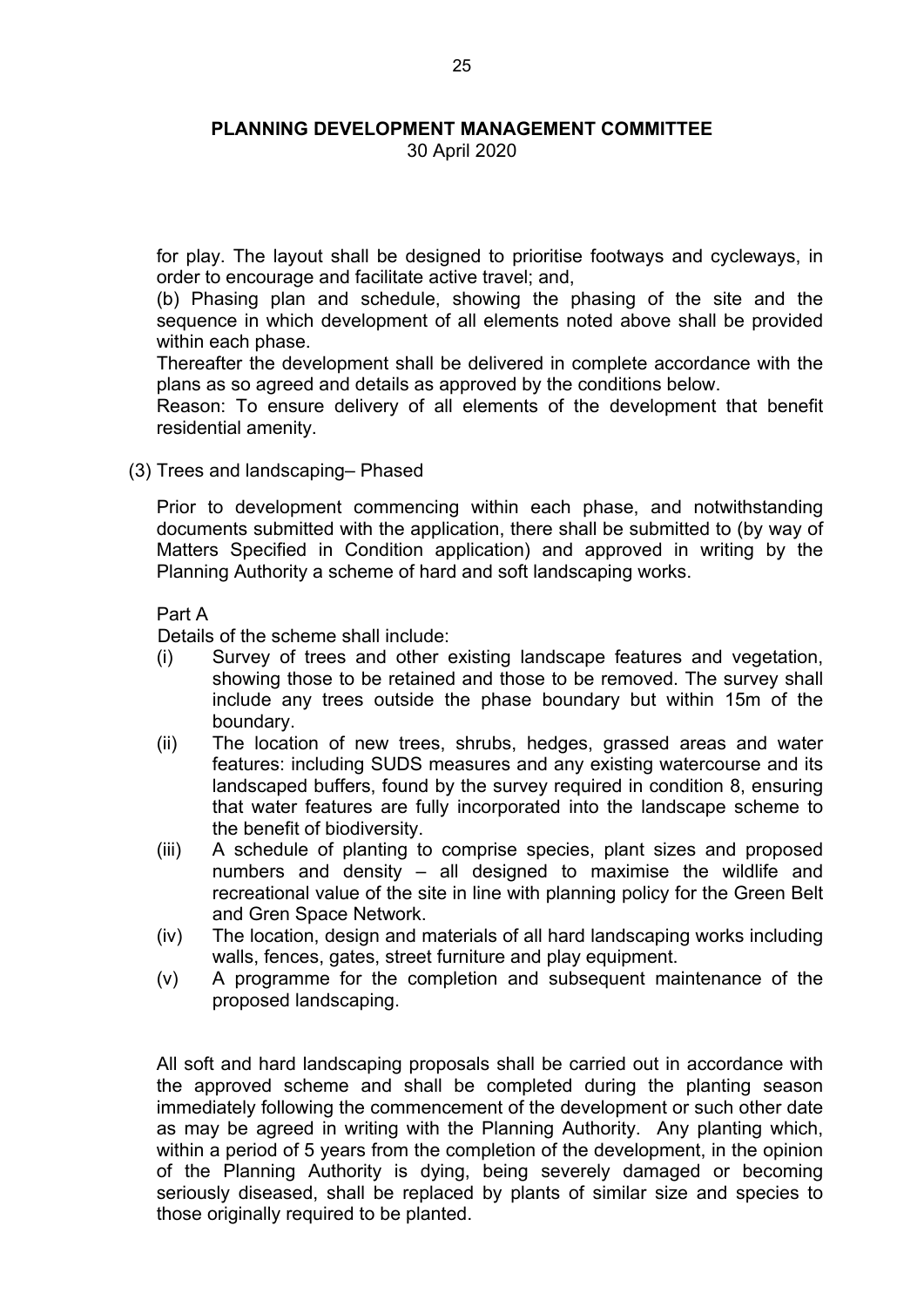30 April 2020

Part B

(i) Prior to the commencement of the implementation of the approved scheme, detailed proposals for a programme for the long term management and maintenance of all the approved landscaped and open space areas within the development shall be submitted for the further written approval of the Planning Authority by way of an approval of matters specified by condition consent.

Thereafter, all management and maintenance of the landscaped and open space areas shall be implemented, in perpetuity, in accordance with the approved programme.

Reason: To ensure the implementation of a satisfactory scheme of landscaping which will help to integrate the proposed development into the local landscape in the interests of the visual amenity of the area and to ensure that the landscaping is managed and maintained in perpetuity.

(4) Tree Protection

That no development shall take place unless a plan showing those trees to be removed and those to be retained and a scheme for the protection of all trees to be retained on the site during construction works has been submitted to, and approved in writing by, the Planning Authority by way of an approval of matters specified by condition consent and any such scheme as may have been approved has been implemented.

Reason: in order to ensure adequate protection for the trees on site during the construction of the development.

(5) Trees – bird breeding season

That all tree work shall be carried out only outwith the bird nesting season, that season being 1<sup>st</sup> March to 31st August.

Reason: In the interests of protecting breeding birds.

#### (6) Trees – No storage

That no materials, supplies, plant, machinery, spoil, changes in ground levels or construction activities shall be permitted within the protected areas specified in the aforementioned scheme of tree protection without the written consent of the Planning Authority and no fire shall be lit in a position where the flames could extend to within 5 metres of foliage, branches or trunks.

Reason: in order to ensure adequate protection for the trees on site during the construction of the development.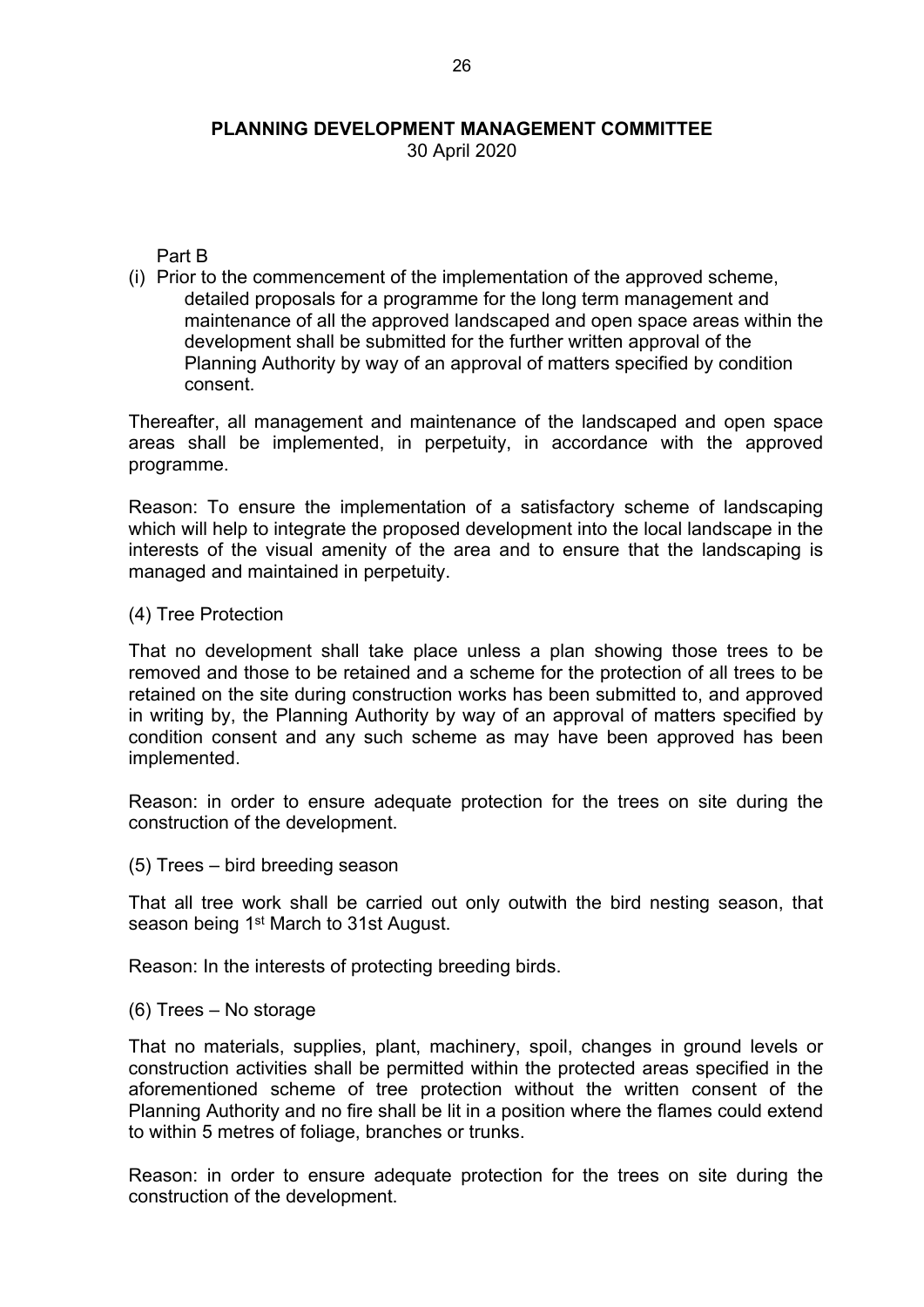30 April 2020

## (7) Trees – Necessary Work

That any tree work which appears to become necessary during the implementation of the development shall not be undertaken without the prior written consent of the Planning Authority; any damage caused to trees growing on the site shall be remedied in accordance with British Standard 3998: 2010 "Recommendations for Tree Work" before the building hereby approved is first occupied.

Reason: in order to preserve the character and visual amenity of the area.

(8) Watercourse

No development shall take place unless there has been submitted (by way of Matters Specified in Condition Application) to and approved in writing by the planning authority:

- a) a survey showing the existing route of the watercourse that is identified as crossing the site north east to south west; and,
- b) details of the watercourse including route, any realignment, daylighting (deculverting) and buffer strips shown on the masterplan required by condition 2(a). Taking into account the guidance in Supplementary Guidance: Natural Heritage;

Reason: In the interests of reducing pollution, to provide wildlife habitats and ensure future maintenance of the watercourse.

(9) Playable Space

That the development shall not be occupied unless there has been provided playable space as part of the landscape design, in accordance with plans submitted to and agreed in writing by the planning authority by way of an approval of matters specified by condition consent. This should incorporate natural features such as reuse of trees, boulders and stone removed elsewhere on the site and earth mounds.

Reason: To provide for enhance the recreational environment.

(10) Badgers

That there shall be no development within each phase unless there has been submitted (by way of Matters Specified in Conditions applications) to and approved in writing by, the planning authority a badger survey for that phase. The survey shall identify the location of any setts within the site and its vicinity and shall be undertaken by an experienced badger surveyor. Thereafter no development shall take place within the phase unless detailed mitigation measures to safeguard all existing badger setts have been implemented in accordance with the agreed scheme.

Reason: To ensure the protection of badgers.

(11) Bat boxes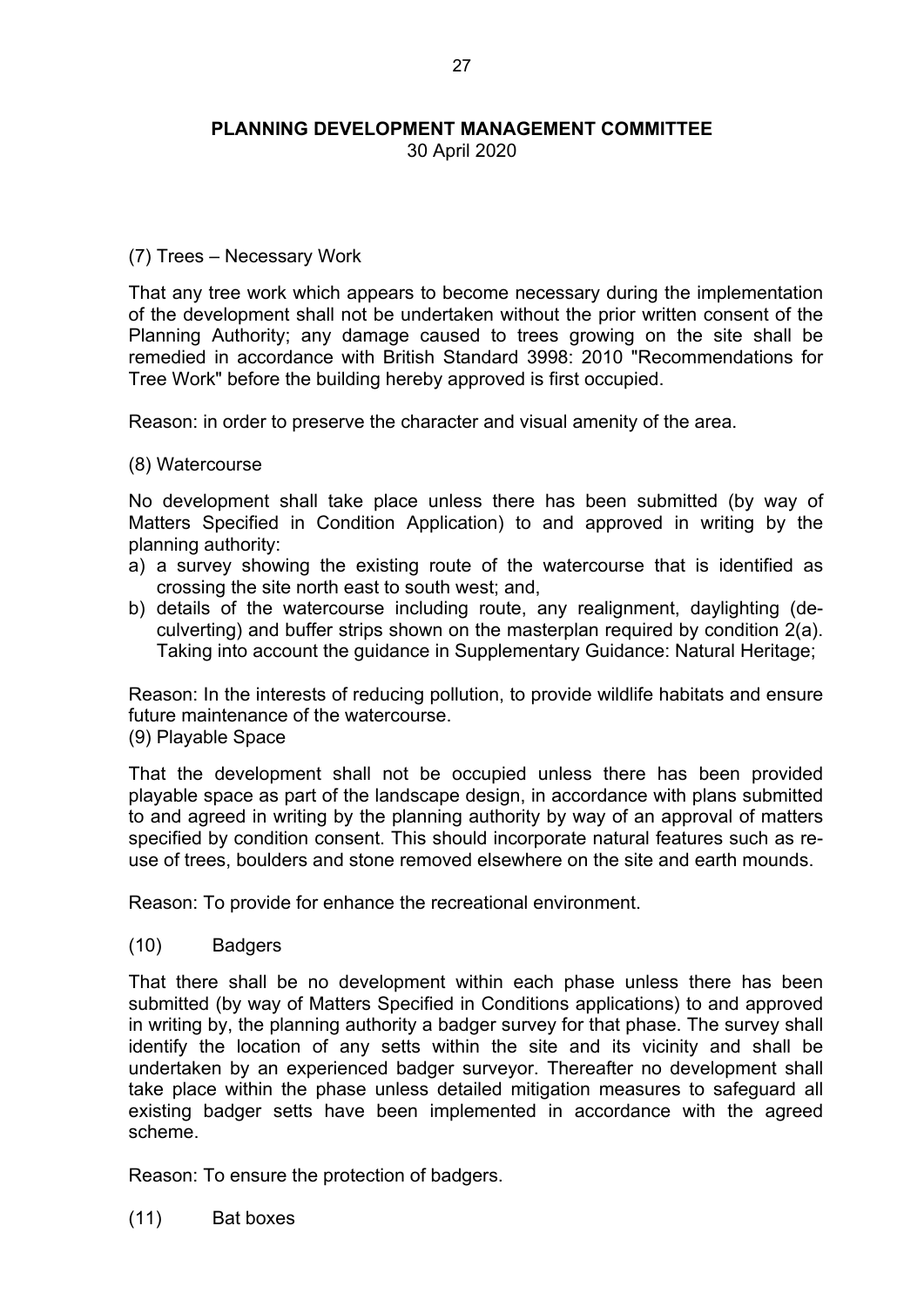30 April 2020

That no development shall take place unless there been submitted to (by way of Matters Specified in Conditions applications) and approved in writing by, the planning authority a layout plan showing the locations of bat boxes and specification for the boxes. No development shall be occupied unless the bat boxes have been installed in accordance with the approved plans.

Reason: To help protect bats, as the development involves the removal of trees.

(12) Archaeological scheme

That no development shall take place within the application site until the applicant has secured the implementation of a programme of archaeological work which shall include post-excavation and publication work in accordance with a written scheme of investigation which has been submitted by the applicant and approved by the planning authority by way of an approval of matters specified by condition consent.

Reason: in the interests of protecting items of historical importance as may exist within the application site.

(13) Air Quality - dust

That development within each individual phase shall not take place unless, there has been submitted to (by way of an approval of matters specified by condition consent), and approved in writing by, the planning authority:

- a) An 'Air Quality (Dust) Risk Assessment' by a suitably qualified consultant is carried out in line with the IAQM 2014 Guidance entitled 'Guidance on the Assessment of Dust from Demolition and Construction' to predict the likely dust levels and impact on air quality including a determination of its significance.
- b) A Dust Management Plan produced in line with the aforementioned guidance (based on the outcome of the Dust Risk Assessment) detailing the necessary dust control measures to be implemented.

The development shall be carried out only in accordance with the plan as so agreed.

Reason: In order to prevent pollution and in the interests of residential amenity.

(14) Refuse storage

That the development hereby granted planning permission shall not be occupied unless provision has been made within the relevant phase of the development for refuse storage and disposal in accordance with a scheme, which shall include swept path analysis for refuse collection vehicles, which has been submitted to and approved in writing by the planning authority by way of an approval of matters specified by condition consent - in order to preserve the amenity of the neighbourhood and in the interests of public health.

(15) Low and Zero Carbon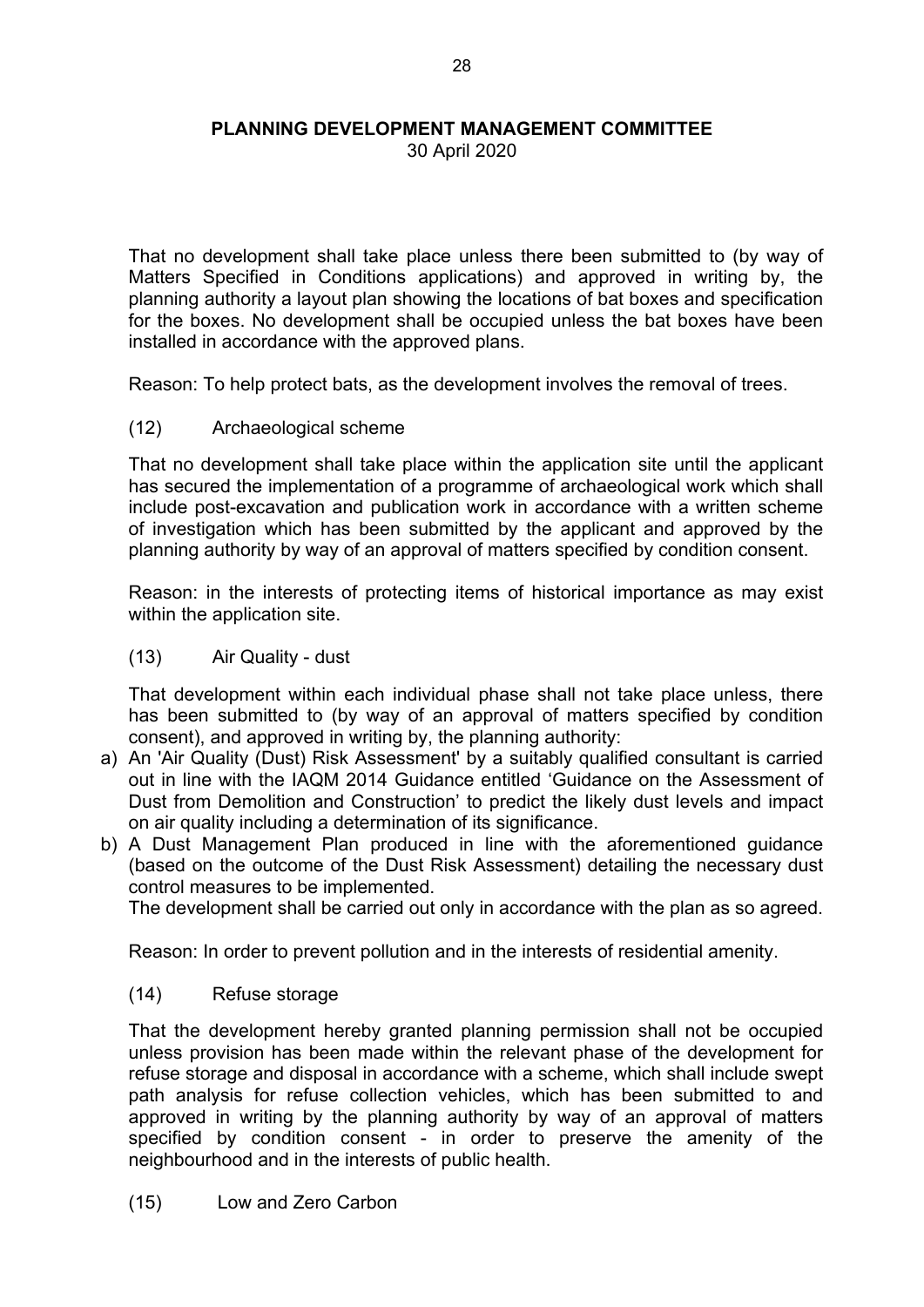30 April 2020

That the buildings hereby approved shall not be occupied unless a scheme detailing compliance with the Council's 'Resources for New Development' supplementary guidance has been submitted to and approved in writing by the planning authority by way of an approval of matters specified by condition consent, and any recommended measures specified within that scheme for the reduction of carbon emissions have been implemented in full.

Reason: to ensure that this development complies with requirements for reductions in carbon emissions specified in the City Council's relevant published Supplementary Guidance document, 'Resources for New Development'.

(16) Water saving technologies

That the buildings hereby approved shall not be occupied unless a scheme detailing compliance with the Council's 'Resources for New Development' supplementary guidance has been submitted to and approved in writing by the planning authority by way of an approval of matters specified by condition consent, and any recommended measures specified within that scheme for water saving technologies have been implemented in full.

Reason: to ensure that this development complies with requirements for reductions in carbon emissions specified in the City Council's relevant published Supplementary Guidance document, 'Resources for New Development'.

(17) Housing Adaptability

That residential units shall be erected only in accordance with plans detailing how the design demonstrates accessibility and future adaptability for elderly and disabled residents, such as bedrooms on ground floor or accessible by lift.

Reason: To ensure that all housing is adaptable to suit all residents.

(18) Electric Vehicle Charging Points, cycle and motorcycle parking

That development within each phase shall not take place unless there has been submitted to by way of MSC applications and approved in writing by, the planning authority details of electric vehicle charging points, cycle and motorcycle spaces and car parking provision. Individual buildings shall not be occupied unless the charging points and cycle / motor cycle / car parking spaces in accordance with the plans as so approved with have been implemented and are ready for use for the particular building.

Reason: To encourage sustainable travel and road safety.

(19) Noise mitigation

That no building shall be occupied nor the proposed link road opened unless the relevant noise mitigation measures achieving at least an equivalent effect as those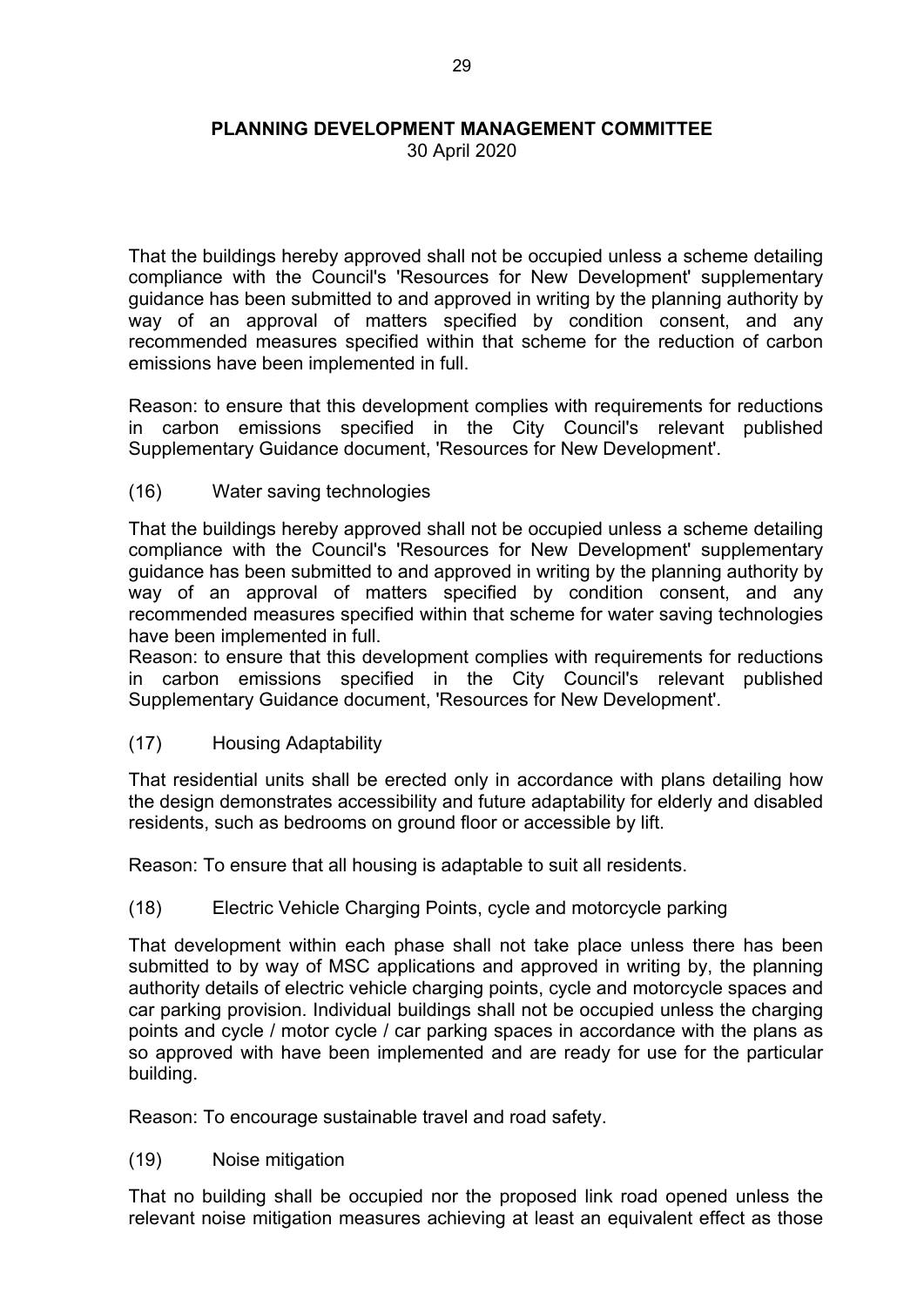30 April 2020

measures contained and recommended within the Noise Impact Assessment (Reference 165-R01-D Date: 21 September 2018) have been implemented in full on site.

Reason: To protect residential amenity.

(20) Details of Barriers

That no noise mitigation barriers or boundary treatments shall be implemented on site other than in accordance with plans and details submitted (by way of MSC applications) to, and approved in writing by the planning authority.

Reason: in the interests of visual amenity.

# (21) Lepidoptera Protection

That no development shall take place unless there has been submitted (by way of MSC application) to and approved in writing by the planning authority a construction methodology that includes measures to securely separate a retained area of grassland within the northern field (north of the Deeside Way) from plant, machinery and storage of materials during the construction period. The details shall include a layout plan showing sufficient size of area to provide habitat for lepidoptera, and suitable barriers.

The construction shall be carried out in full accordance with the mitigation measures recommended in the Lepidoptera Survey 8 August 2019, or such other report as subsequently agreed with the planning authority, and measures implemented in full prior to occupation of any building or opening of the road.

Reason: To help ensure conservation of lepidoptera on site.

(22) Contaminated Land

That no development involving digging shall take place within 10m of the edge of the surfaced footpath on the Deeside Way, unless it is carried out in full accordance with a scheme to deal with contamination on the site that has been approved in writing by the planning authority.

The scheme shall follow the procedures outlined in Planning Advice Note 33 Development of Contaminated Land and shall be conducted by a suitably qualified person in accordance with best practice as detailed in BS10175 Investigation of Potentially Contaminated Sites - Code of Practice and other best practice guidance and shall include:

- 1. an investigation to determine the nature and extent of contamination,
- 2. a site-specific risk assessment,
- 3. a remediation plan to address any significant risks and ensure the site is fit for the use proposed.

No building(s) on the development site shall be occupied unless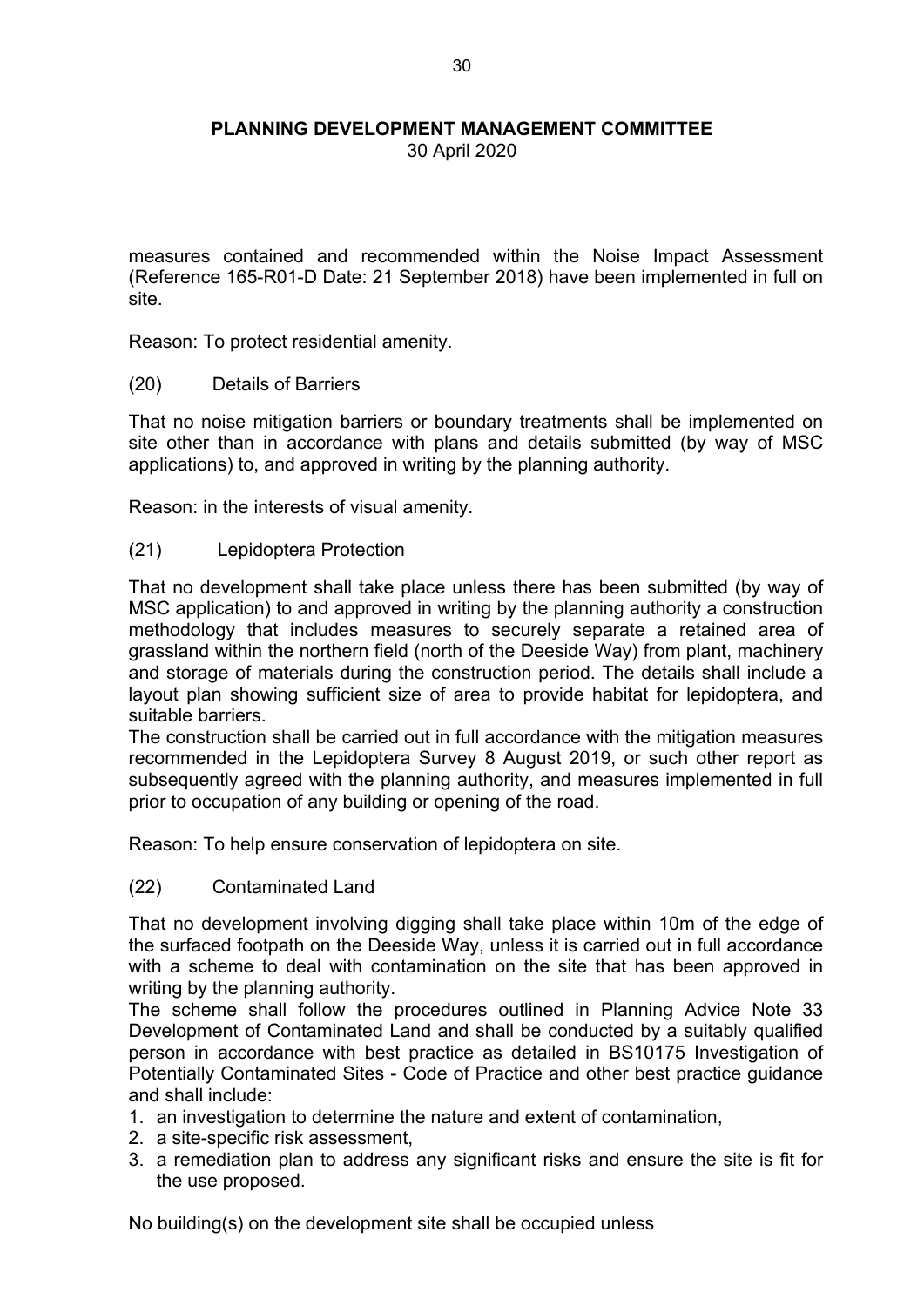30 April 2020

1. any long term monitoring and reporting that may be required by the approved scheme of contamination or remediation plan or that otherwise has been required in writing by the planning authority is being undertaken and

2. a report specifically relating to the building(s) has been submitted and approved in writing by the planning authority that verifies that remedial works to fully address contamination issues related to the building(s) have been carried out, unless the planning authority has given written consent for a variation.

The final building on the application site shall not be occupied unless a report has been submitted and approved in writing by the planning that verifies that completion of the remedial works for the entire application site, unless the planning authority has given written consent for a variation.

Reason: in order to ensure that the site is fit for human occupation

(23) Junctions

That no development shall take place unless there has been submitted to (by way of MSC applications) details as follows:

- a) Plans including layout plans and details of levels, of the junction of the proposed link road onto Inchgarth Road, including replacement provision for access to land to the south where necessary as a result of the development;
- b) Plans including layout plans and details of levels of the junction of the proposed link road with North Deeside Road.

Reason: In the interests of road safety

(24) Surface Water Drainage

That no development shall take place unless a scheme of all drainage works designed to meet the requirements of Sustainable Urban Drainage Systems has been submitted to and approved in writing by the Planning Authority by way of an approval of matters specified by condition consent. This shall include how surface water run-off shall be addressed during construction, as well as incorporating the principles of pollution prevention and mitigation measures. Thereafter works shall take place in complete accordance with the details and measures as so approved and no individual phase of the development shall be occupied unless the drainage for that phase has been installed in complete accordance with the said scheme.

Reason: in order to safeguard water qualities in adjacent watercourses and to ensure that the development can be adequately drained.

(25) Soil conditions

That no development shall take place unless there has been submitted to (by way of MSC applications) and approved in writing by the planning authority:

a) Assessment of soil conditions and if peat is found a Peat Management plan, which includes depth, details of avoidance and appropriate reuse;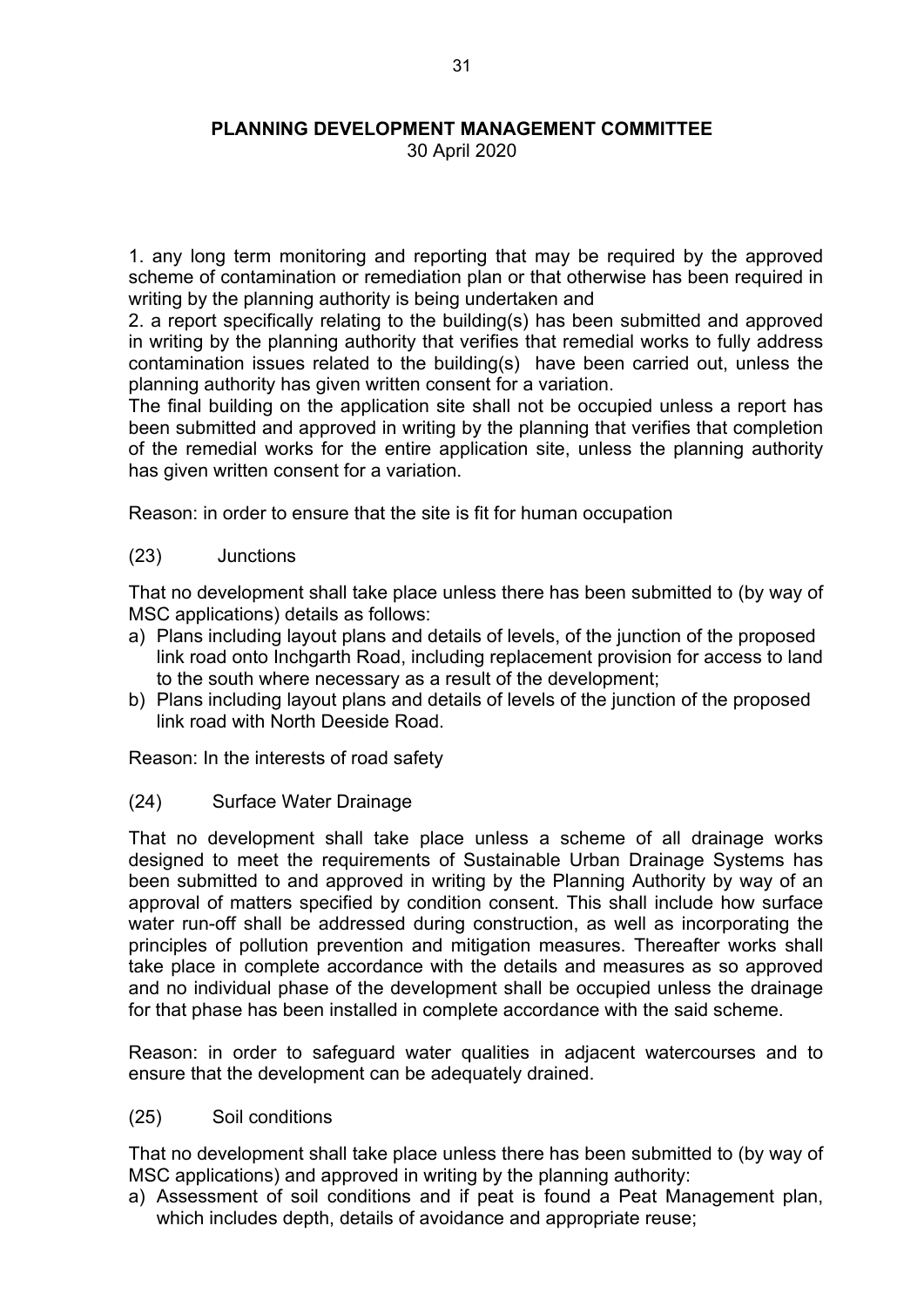30 April 2020

- b) Site Waste Management Plan; and,
- c) Japanese Knotweed Management Plan

Thereafter the development shall not be occupied unless the on-going measures within such plans have been implemented in full and carried out in complete accordance with the plans as so agreed.

Reason: in the interests of preventing pollution and preserving peat.

(26) Radon

That development shall take place fully in accordance with the conclusions and any mitigation measures identified in a report on the presence of radon on site, that has been submitted to (by way of MSC application) and approved in writing by the planning authority.

Reason: In the interests of the safety of future residents, and as the presence of radon to the south of the site is noted in the application submissions.

Councillor Cooke moved as an amendment, seconded by Councillor Greig:- That the application be refused.

On a division, there voted:- for the motion (7) - the Convener, the Vice Convener and Councillors Allan, Copland, Henrickson, MacKenzie and Mailk; for the amendment (2) – Councillors Cooke and Greig.

#### **The Committee resolved:-**

to adopt the motion and therefore approve the application in line with the recommendation above.

## **ENFORCEMENT ANNUAL REPORT - PLA/20/084**

**10.** The Committee had before it a report by the Chief Officer – Strategic Place Planning, which informed Members of the planning enforcement work that had been undertaken by the Planning Service from 1<sup>st</sup> April 2019 to 31<sup>st</sup> March 2020.

#### **The report recommended:-**

that the Committee note the contents of the report.

#### **The Committee resolved:-**

to approve the recommendation contained in the report.